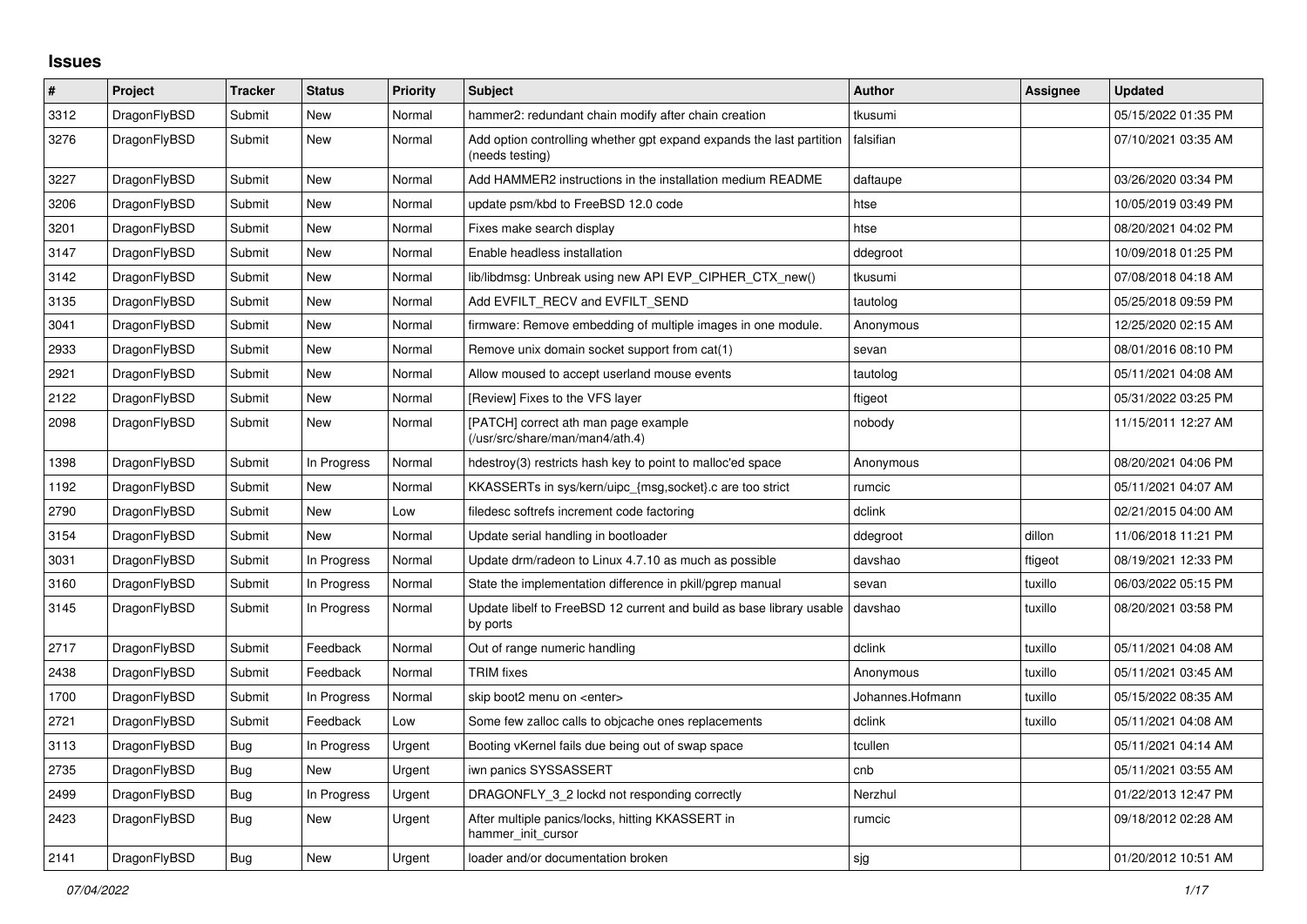| $\vert$ # | <b>Project</b> | <b>Tracker</b> | <b>Status</b> | <b>Priority</b> | <b>Subject</b>                                                                                                                                              | <b>Author</b>     | Assignee | Updated             |
|-----------|----------------|----------------|---------------|-----------------|-------------------------------------------------------------------------------------------------------------------------------------------------------------|-------------------|----------|---------------------|
| 599       | DragonFlyBSD   | <b>Bug</b>     | <b>New</b>    | Urgent          | 1.9.0 reproducable panic                                                                                                                                    | pavalos           |          | 12/22/2010 01:08 AM |
| 3266      | DragonFlyBSD   | <b>Bug</b>     | <b>New</b>    | High            | Filesystems broken due to "KKASSERT(count &<br>TOK COUNTMASK);"                                                                                             | tkusumi           |          | 03/15/2021 01:21 PM |
| 3240      | DragonFlyBSD   | Bug            | New           | High            | compile error because of openssl with /usr/dports/security/rhash for<br>mysql 8 install                                                                     | <b>UlasSAYGIN</b> |          | 06/04/2020 08:05 AM |
| 3194      | DragonFlyBSD   | Bug            | <b>New</b>    | High            | Hammer kernel crash on mirror-stream of PFS after upgrade<br>(assertion "cursor->flags &<br>HAMMER_CURSOR_ITERATE_CHECK" failed in<br>hammer btree iterate) | Anonymous         |          | 06/29/2019 01:32 PM |
| 3129      | DragonFlyBSD   | Bug            | <b>New</b>    | High            | Kernel panic with 5.2.0 on A2SDi-4C-HLN4F                                                                                                                   | stateless         |          | 04/24/2018 12:50 AM |
| 3124      | DragonFlyBSD   | Bug            | New           | High            | DragonFlyBSD 5.0.2 with Hammer2 with UEFI install doesn't boot                                                                                              | wiesl             |          | 06/18/2019 05:07 AM |
| 3111      | DragonFlyBSD   | Bug            | In Progress   | High            | Mouse lags every second heavily under X11                                                                                                                   | mneumann          |          | 12/12/2017 09:46 PM |
| 2930      | DragonFlyBSD   | Bug            | New           | High            | 'objcache' causes panic during 'nfs readdir'                                                                                                                | tofergus          |          | 07/26/2016 01:09 PM |
| 2915      | DragonFlyBSD   | Bug            | New           | High            | Hammer mirror-copy problem                                                                                                                                  | t dfbsd           |          | 08/25/2016 05:28 AM |
| 2736      | DragonFlyBSD   | Bug            | New           | High            | kernel panics on acpi timer probe function                                                                                                                  | cnb               |          | 05/11/2021 03:55 AM |
| 2657      | DragonFlyBSD   | Bug            | New           | High            | Needs acl to migrate our servers                                                                                                                            | ferney            |          | 03/31/2014 11:37 AM |
| 2638      | DragonFlyBSD   | Bug            | Feedback      | High            | Fix machdep.pmap mmu optimize                                                                                                                               | tuxillo           |          | 05/11/2021 04:07 AM |
| 2547      | DragonFlyBSD   | Bug            | New           | High            | crashed while doing a dry run of pkg rolling-replace                                                                                                        | phma              |          | 04/18/2013 10:40 PM |
| 2495      | DragonFlyBSD   | Bug            | New           | High            | DFBSD v3.3.0.960.g553fe7 - ocnt != 0" failed in<br>prop_object_release                                                                                      | tuxillo           |          | 05/31/2022 04:08 PM |
| 2421      | DragonFlyBSD   | <b>Bug</b>     | <b>New</b>    | High            | Kernel panic: vm fault: page 0xc0f70000 not busy!                                                                                                           | lentferj          |          | 10/03/2012 08:16 AM |
| 2396      | DragonFlyBSD   | <b>Bug</b>     | Feedback      | High            | Latest 3.1 development version core dumps while destroying master<br><b>PFS</b>                                                                             | sgeorge           |          | 01/23/2013 04:10 PM |
| 2347      | DragonFlyBSD   | <b>Bug</b>     | Feedback      | High            | Hammer PFSes destroy does not give back full space allocated to<br><b>PFS</b>                                                                               | sgeorge           |          | 07/19/2012 01:11 AM |
| 2296      | DragonFlyBSD   | <b>Bug</b>     | In Progress   | High            | panic: assertion "m->wire_count > 0" failed                                                                                                                 | thomas.nikolajsen |          | 08/30/2012 06:09 AM |
| 2140      | DragonFlyBSD   | Bug            | New           | High            | hammer_io_delallocate panic with 'duplicate entry' message                                                                                                  | ttw               |          | 10/07/2011 12:22 PM |
| 2117      | DragonFlyBSD   | Bug            | <b>New</b>    | High            | ACPI and/or bce(4) problem with 2.11.0.673.g0d557 on HP DL380<br>G <sub>6</sub>                                                                             | pauska            |          | 08/22/2011 10:15 AM |
| 2071      | DragonFlyBSD   | Bug            | <b>New</b>    | High            | Panic on assertion: $(int)(flag->seq - seq) > 0$ in hammer flusher flush<br>after inode error                                                               | vsrinivas         |          | 06/12/2011 07:59 AM |
| 1920      | DragonFlyBSD   | <b>Bug</b>     | New           | High            | system hangs                                                                                                                                                | zhtw              |          | 11/22/2010 08:59 AM |
| 1185      | DragonFlyBSD   | Bug            | <b>New</b>    | High            | need a tool to merge changes into /etc                                                                                                                      | wa1ter            |          | 02/18/2014 06:02 AM |
| 884       | DragonFlyBSD   | Bug            | In Progress   | High            | Performance/memory problems under filesystem IO load                                                                                                        | hasso             |          | 05/11/2021 03:50 AM |
| 3319      | DragonFlyBSD   | Bug            | <b>New</b>    | Normal          | setproctitle() calls can change effect of later setproctitle() calls                                                                                        | tonyc             |          | 06/29/2022 06:10 PM |
| 3317      | DragonFlyBSD   | Bug            | In Progress   | Normal          | Network vtnet0 not working on Hetzner cloud                                                                                                                 | mneumann          |          | 06/18/2022 03:55 AM |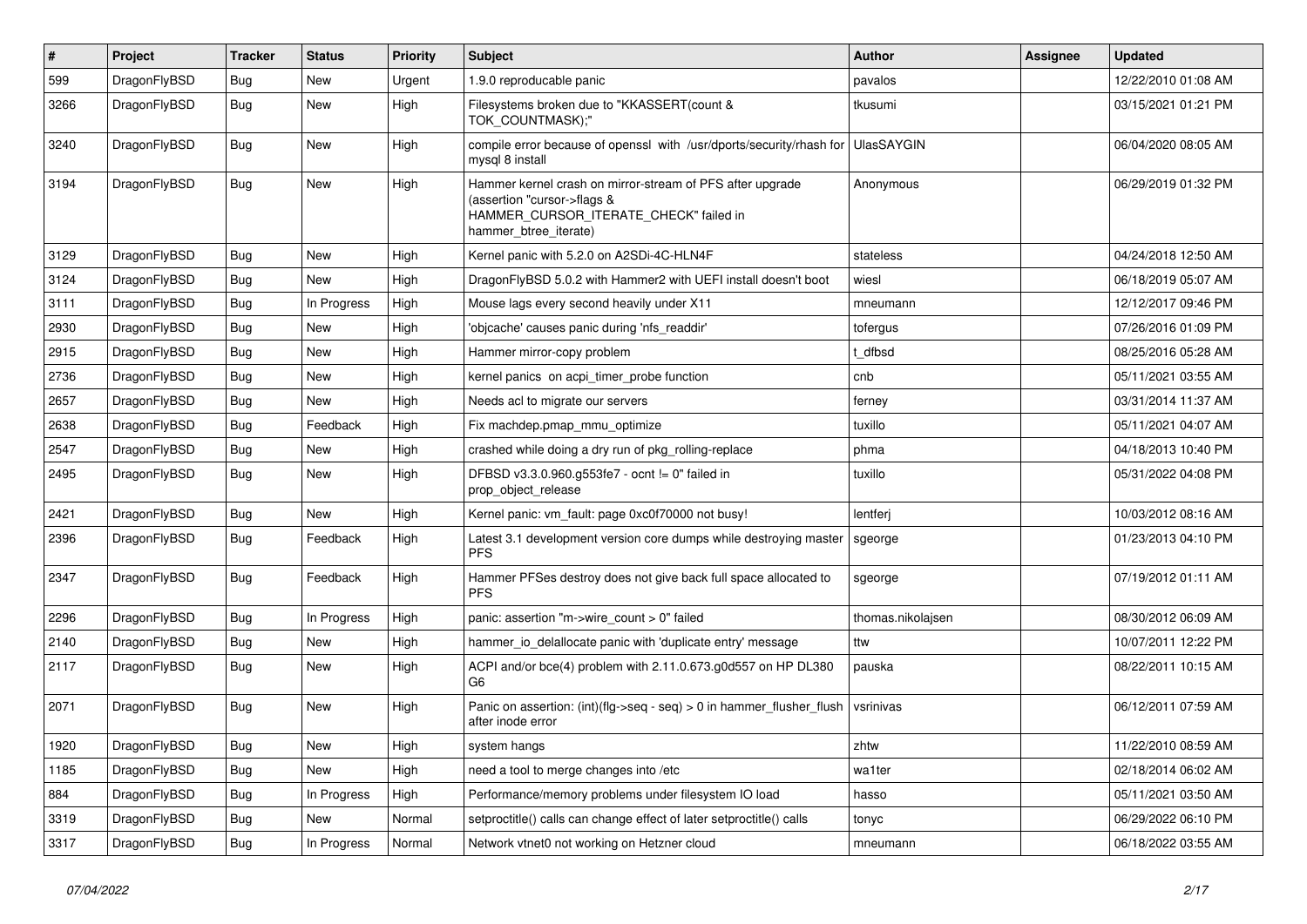| $\vert$ # | Project      | <b>Tracker</b> | <b>Status</b> | <b>Priority</b> | Subject                                                                                                   | Author          | <b>Assignee</b> | <b>Updated</b>      |
|-----------|--------------|----------------|---------------|-----------------|-----------------------------------------------------------------------------------------------------------|-----------------|-----------------|---------------------|
| 3316      | DragonFlyBSD | Bug            | New           | Normal          | hammer2 dirent create() allows creating >1 dirents with the same<br>name                                  | tkusumi         |                 | 06/05/2022 12:35 PM |
| 3313      | DragonFlyBSD | <b>Bug</b>     | <b>New</b>    | Normal          | Can't boot from my live USB at all. The kernel loading process<br>hangs.                                  | rempas          |                 | 06/03/2022 12:16 AM |
| 3310      | DragonFlyBSD | Bug            | In Progress   | Normal          | NVMM+QEMU fail to boot with UEFI: Mem Assist Failed<br>[gpa=0xfffffff0]                                   | liweitianux     |                 | 01/11/2022 03:22 PM |
| 3302      | DragonFlyBSD | <b>Bug</b>     | <b>New</b>    | Normal          | Will not boot on System76 Lemur Pro (lemp10)                                                              | piecuch         |                 | 11/03/2021 10:21 AM |
| 3301      | DragonFlyBSD | <b>Bug</b>     | New           | Normal          | Gkrellm from the packages is not showing logged in users in main<br>window, logged in users always $== 0$ | adrian          |                 | 01/08/2022 04:24 AM |
| 3300      | DragonFlyBSD | <b>Bug</b>     | <b>New</b>    | Normal          | Running Xvnc from TigerVNC package through the INETD daemon<br>in TCP WAIT mode fails hard                | adrian          |                 | 01/08/2022 04:25 AM |
| 3299      | DragonFlyBSD | Bug            | In Progress   | Normal          | DragonFlyBSD reports utterly wrong uptime (most of the time, right<br>after booting in)                   | adrian          |                 | 11/11/2021 01:43 PM |
| 3298      | DragonFlyBSD | <b>Bug</b>     | <b>New</b>    | Normal          | Running "w" and having logged in via XDM through VNC, "w" prints<br>an extra error message                | piecuch         |                 | 10/25/2021 09:16 AM |
| 3284      | DragonFlyBSD | <b>Bug</b>     | <b>New</b>    | Normal          | Wrong towlower() result for U+038A                                                                        | bhaible         |                 | 07/10/2021 03:34 AM |
| 3283      | DragonFlyBSD | <b>Bug</b>     | New           | Normal          | mknodat() cannot create FIFOs                                                                             | bhaible         |                 | 07/10/2021 03:34 AM |
| 3282      | DragonFlyBSD | Bug            | <b>New</b>    | Normal          | unexpected errno value from fopen()                                                                       | bhaible         |                 | 07/10/2021 03:34 AM |
| 3281      | DragonFlyBSD | <b>Bug</b>     | New           | Normal          | Crash after leaving unattended for a while                                                                | bhaible         |                 | 07/10/2021 03:32 AM |
| 3280      | DragonFlyBSD | Bug            | New           | Normal          | KMS console and i915(4) not working in 6.0                                                                | cmusser         |                 | 07/10/2021 03:35 AM |
| 3278      | DragonFlyBSD | <b>Bug</b>     | New           | Normal          | Second screen image is distorted                                                                          | arcade@b1t.name |                 | 07/10/2021 03:36 AM |
| 3269      | DragonFlyBSD | <b>Bug</b>     | In Progress   | Normal          | Is double-buffer'd buf still required by HAMMER2?                                                         | tkusumi         |                 | 05/12/2021 04:09 PM |
| 3252      | DragonFlyBSD | Bug            | <b>New</b>    | Normal          | tcsetattr/tcgetattr set errno incorrectly on non-TTY                                                      | tonyc           |                 | 10/26/2020 09:34 PM |
| 3249      | DragonFlyBSD | <b>Bug</b>     | New           | Normal          | HAMMER2 fsync(2) not working properly                                                                     | tkusumi         |                 | 09/21/2020 07:07 AM |
| 3247      | DragonFlyBSD | <b>Bug</b>     | New           | Normal          | Kernel panic doing nothing much                                                                           | phma            |                 | 09/12/2020 11:40 PM |
| 3246      | DragonFlyBSD | <b>Bug</b>     | <b>New</b>    | Normal          | HAMMER2 unable to handle ENOSPC properly                                                                  | tkusumi         |                 | 09/04/2020 11:11 AM |
| 3245      | DragonFlyBSD | Bug            | New           | Normal          | panic: free: quard1x fail, i915 load from loader.conf                                                     | polachok        |                 | 08/21/2020 10:36 AM |
| 3243      | DragonFlyBSD | Bug            | New           | Normal          | SMART status not reported properly for SSD disks                                                          | daftaupe        |                 | 09/09/2020 11:03 PM |
| 3239      | DragonFlyBSD | Bug            | New           | Normal          | unable to SIGKILL glitched emacs                                                                          | piecuch         |                 | 05/26/2020 03:30 AM |
| 3238      | DragonFlyBSD | <b>Bug</b>     | New           | Normal          | race conditions when printing from vkernel console                                                        | piecuch         |                 | 05/19/2020 02:50 PM |
| 3235      | DragonFlyBSD | Bug            | New           | Normal          | Kernel panic in devfs vnops.c                                                                             | mneumann        |                 | 04/28/2020 07:00 AM |
| 3231      | DragonFlyBSD | Bug            | New           | Normal          | wifi drops on 5.8                                                                                         | tse             |                 | 04/06/2020 05:08 AM |
| 3226      | DragonFlyBSD | <b>Bug</b>     | New           | Normal          | Xorg freezes in vm: thread stuck in "objtrm1"                                                             | peeter          |                 | 04/08/2020 02:10 AM |
| 3225      | DragonFlyBSD | <b>Bug</b>     | New           | Normal          | nfsd freeze when using gemu                                                                               | tse             |                 | 03/17/2020 11:52 AM |
| 3224      | DragonFlyBSD | Bug            | New           | Normal          | Kernel panic when trying to ping6                                                                         | zhtw            |                 | 03/08/2020 08:55 AM |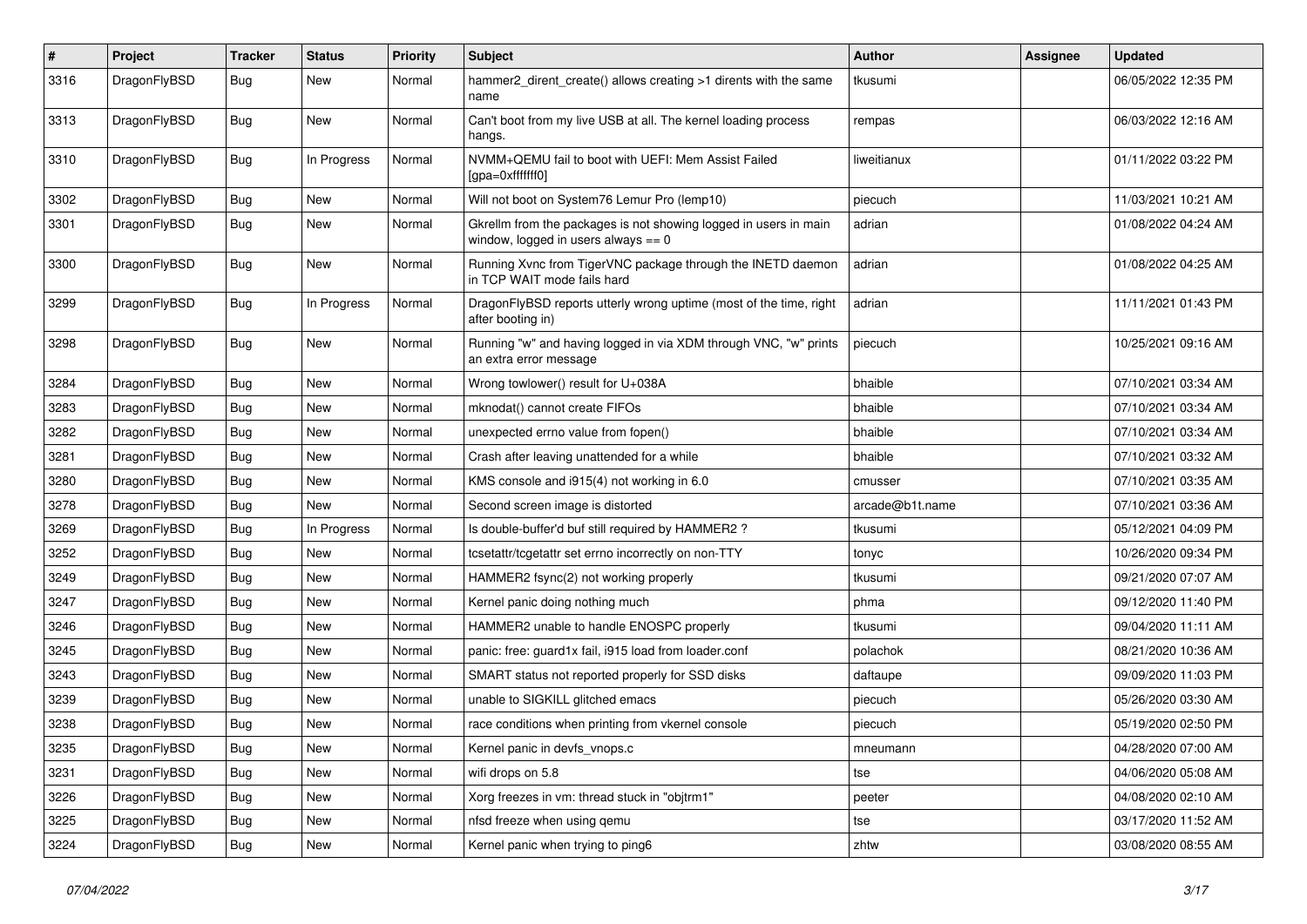| $\sharp$ | Project      | <b>Tracker</b> | <b>Status</b> | <b>Priority</b> | Subject                                                                                                            | <b>Author</b>          | Assignee | <b>Updated</b>      |
|----------|--------------|----------------|---------------|-----------------|--------------------------------------------------------------------------------------------------------------------|------------------------|----------|---------------------|
| 3222     | DragonFlyBSD | Bug            | New           | Normal          | gcc - undefined reference to '__atomic_load' (missing libatomic?)                                                  | mneumann               |          | 02/08/2020 02:45 AM |
| 3219     | DragonFlyBSD | Bug            | <b>New</b>    | Normal          | x11/xorg port can not be build                                                                                     | <b>UlasSAYGIN</b>      |          | 03/31/2020 08:57 AM |
| 3218     | DragonFlyBSD | <b>Bug</b>     | New           | Normal          | Kernel panics are not sent to comconsole when booted over EFI                                                      | mqudsi                 |          | 12/02/2019 08:52 PM |
| 3217     | DragonFlyBSD | <b>Bug</b>     | New           | Normal          | rescue tools: make install fails if rescue folder doesn't exist                                                    | t dfbsd                |          | 11/27/2019 08:16 PM |
| 3215     | DragonFlyBSD | <b>Bug</b>     | <b>New</b>    | Normal          | Hang in tcdrain(3) after write(3)                                                                                  | noloader               |          | 11/25/2019 03:08 PM |
| 3209     | DragonFlyBSD | <b>Bug</b>     | New           | Normal          | svc has some minor bugs                                                                                            | arcade@b1t.name        |          | 10/24/2019 09:08 AM |
| 3208     | DragonFlyBSD | <b>Bug</b>     | New           | Normal          | Crash related to nfsd                                                                                              | tse                    |          | 06/11/2020 05:52 AM |
| 3199     | DragonFlyBSD | <b>Bug</b>     | New           | Normal          | PFS label not found panic                                                                                          | tse                    |          | 08/21/2019 03:51 AM |
| 3197     | DragonFlyBSD | <b>Bug</b>     | New           | Normal          | DragonFly upgrades                                                                                                 | tse                    |          | 04/18/2020 04:18 PM |
| 3196     | DragonFlyBSD | <b>Bug</b>     | <b>New</b>    | Normal          | test issue after redmine upgrade (2)                                                                               | tuxillo                |          | 07/05/2019 04:33 AM |
| 3189     | DragonFlyBSD | <b>Bug</b>     | New           | Normal          | Allow DragonFly Mail Agent to accept an alternate config via<br>command line switch                                | iang                   |          | 08/16/2021 12:42 AM |
| 3184     | DragonFlyBSD | <b>Bug</b>     | <b>New</b>    | Normal          | tsleep(9) return value when PCATCH specified                                                                       | tkusumi                |          | 04/03/2019 06:49 AM |
| 3170     | DragonFlyBSD | <b>Bug</b>     | New           | Normal          | repeatable nfsd crash                                                                                              | tse                    |          | 06/11/2020 05:52 AM |
| 3165     | DragonFlyBSD | <b>Bug</b>     | <b>New</b>    | Normal          | Looping at boot time                                                                                               | gop                    |          | 12/28/2018 01:04 PM |
| 3157     | DragonFlyBSD | <b>Bug</b>     | New           | Normal          | TP-Link UE300 not working in 5.2-RELEASE                                                                           | tuxillo                |          | 11/15/2018 02:08 PM |
| 3152     | DragonFlyBSD | <b>Bug</b>     | Feedback      | Normal          | Console's size in ttyv0 and single user mode is sticking to 80x25,<br>while ttyv1 can make use of the whole screen | overtime               |          | 02/24/2019 01:08 AM |
| 3143     | DragonFlyBSD | <b>Bug</b>     | <b>New</b>    | Normal          | assertion "0" failed in hammer2 inode xop chain sync                                                               | cbin                   |          | 07/18/2018 12:50 PM |
| 3141     | DragonFlyBSD | <b>Bug</b>     | New           | Normal          | dhclient blocks boot process                                                                                       | rowo                   |          | 12/16/2018 11:01 AM |
| 3139     | DragonFlyBSD | <b>Bug</b>     | <b>New</b>    | Normal          | USB Mouse Does Not Work in DragonflyBSD guest on VirtualBox                                                        | chiguy1256             |          | 06/24/2018 10:14 PM |
| 3134     | DragonFlyBSD | <b>Bug</b>     | <b>New</b>    | Normal          | RFC 3021 (/31 networks) appear to be unsupported                                                                   | jailbird               |          | 05/16/2018 11:03 PM |
| 3120     | DragonFlyBSD | <b>Bug</b>     | New           | Normal          | Intel AC 8260 firmware does not load                                                                               | Vintodrimmer           |          | 08/28/2018 03:30 AM |
| 3117     | DragonFlyBSD | <b>Bug</b>     | <b>New</b>    | Normal          | Problem with colours if "intel" video-driver used                                                                  | dpostolov              |          | 01/07/2018 11:35 PM |
| 3116     | DragonFlyBSD | <b>Bug</b>     | New           | Normal          | da0 detects on very big volume if to _remove_usb install stick and<br>reboot on Intel NUC5PPYH                     | dpostolov              |          | 01/07/2018 09:40 PM |
| 3110     | DragonFlyBSD | <b>Bug</b>     | <b>New</b>    | Normal          | crash with ipfw3 under load                                                                                        | bnegre82               |          | 12/09/2017 06:22 AM |
| 3076     | DragonFlyBSD | <b>Bug</b>     | New           | Normal          | sys/dev/netif/ig_hal/e1000_ich8lan.c:1594: sanity checking mixup?                                                  | dcb                    |          | 10/11/2017 01:58 AM |
| 3052     | DragonFlyBSD | <b>Bug</b>     | New           | Normal          | panic DragonFly v4.8.1-RELEASE by mounting a malformed NTFS<br>image [64.000]                                      | open.source@ribose.com |          | 08/14/2017 03:22 AM |
| 3051     | DragonFlyBSD | <b>Bug</b>     | New           | Normal          | panic DragonFly v4.8.1-RELEASE by mounting a malformed NTFS<br>image [12.000]                                      | open.source@ribose.com |          | 08/14/2017 03:20 AM |
| 3049     | DragonFlyBSD | Bug            | New           | Normal          | panic DragonFly v4.8.1-RELEASE by mounting a malformed<br>msdosfs image [12.128]                                   | open.source@ribose.com |          | 08/14/2017 02:53 AM |
| 3047     | DragonFlyBSD | <b>Bug</b>     | New           | Normal          | HAMMER critical write error                                                                                        | samuel                 |          | 06/19/2019 09:50 AM |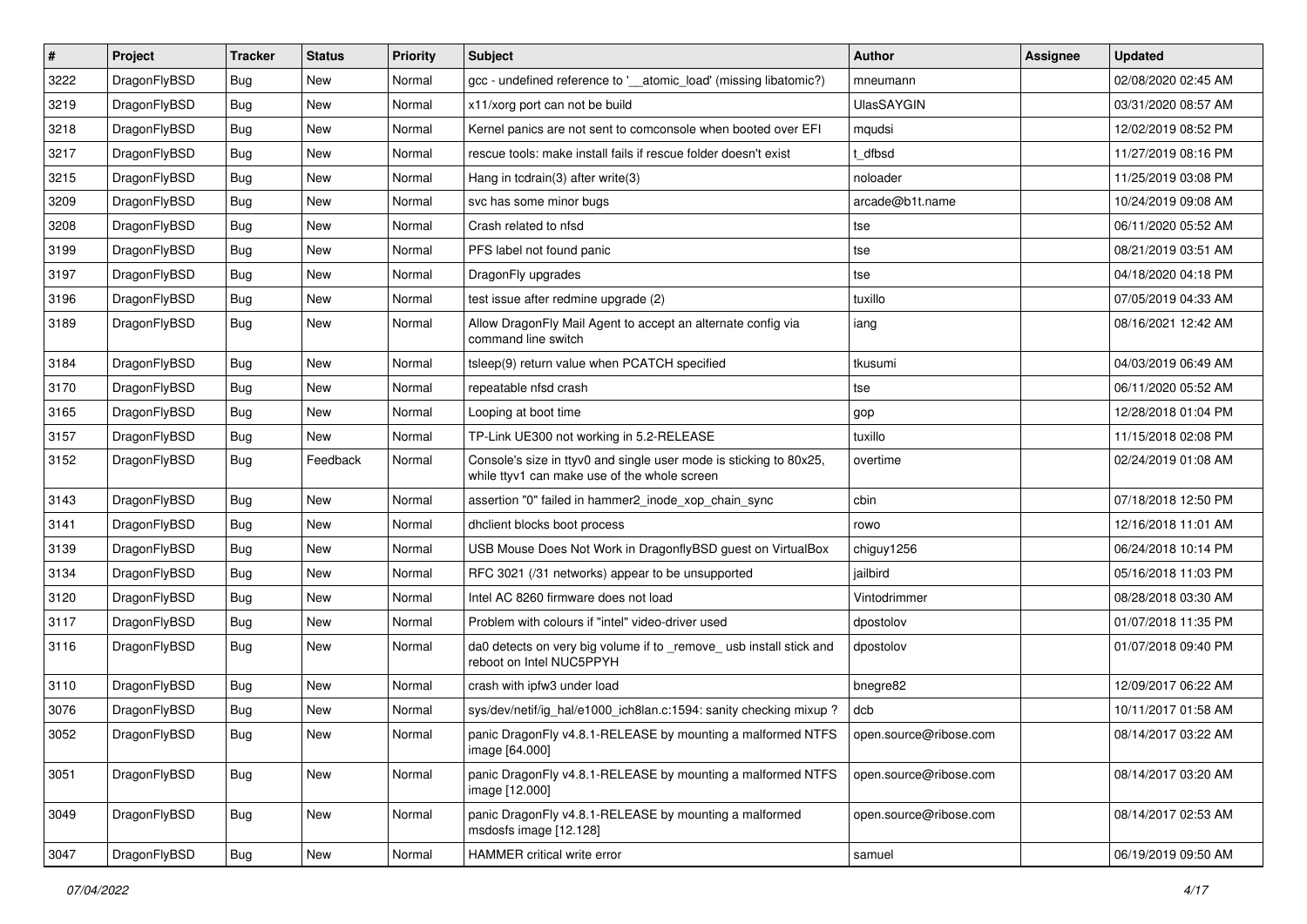| $\sharp$ | Project      | <b>Tracker</b> | <b>Status</b> | <b>Priority</b> | Subject                                                                                                              | Author           | Assignee | <b>Updated</b>      |
|----------|--------------|----------------|---------------|-----------------|----------------------------------------------------------------------------------------------------------------------|------------------|----------|---------------------|
| 3036     | DragonFlyBSD | <b>Bug</b>     | <b>New</b>    | Normal          | panic in icmp_redirect_start() ASSERT_IN_NETISR(0)                                                                   | tautolog         |          | 05/11/2017 07:27 PM |
| 3035     | DragonFlyBSD | Bug            | New           | Normal          | panic: assertion "cpu >= 0 && cpu < ncpus" failed in netisr_cpuport<br>at /usr/src/sys/net/netisr2.h:87              | masu             |          | 05/11/2017 01:24 AM |
| 3029     | DragonFlyBSD | Bug            | <b>New</b>    | Normal          | Running DflyBSD 4.8 on FreeBSD bhyve as a guest                                                                      | iron             |          | 05/13/2022 04:33 AM |
| 3025     | DragonFlyBSD | Bug            | <b>New</b>    | Normal          | sys/dev/powermng/powernow/powernow.c:284: bad comparison?                                                            | dcb              |          | 09/23/2017 07:45 AM |
| 3022     | DragonFlyBSD | <b>Bug</b>     | New           | Normal          | sys/dev/netif/ath/ath/if_ath.c:2142: strange bitmask?                                                                | dcb              |          | 04/11/2017 11:49 AM |
| 3021     | DragonFlyBSD | <b>Bug</b>     | In Progress   | Normal          | sys/dev/drm/i915/i915_gem_stolen.c:115]: (error) Signed integer<br>overflow for expression '65535<<20'               | dcb              |          | 04/11/2017 12:46 PM |
| 3018     | DragonFlyBSD | Bug            | <b>New</b>    | Normal          | sys/bus/u4b/wlan/if_run.c:5464]: (style) Redundant condition                                                         | dcb              |          | 04/11/2017 11:26 AM |
| 3011     | DragonFlyBSD | <b>Bug</b>     | In Progress   | Normal          | dragonfly/sys/dev/netif/re/re.c: suspicious code?                                                                    | dcb              |          | 07/29/2017 01:26 AM |
| 3006     | DragonFlyBSD | <b>Bug</b>     | <b>New</b>    | Normal          | boot0cfg: panic in kern_udev.c in function _udev_dict_set_cstr when<br>installing in VirtualBox                      | MichiGreat       |          | 04/01/2017 02:22 PM |
| 2994     | DragonFlyBSD | Bug            | <b>New</b>    | Normal          | Intermittent boot hangs after git: hammer - HAMMER Version 7                                                         | davshao          |          | 03/30/2017 02:06 PM |
| 2972     | DragonFlyBSD | Bug            | <b>New</b>    | Normal          | ipfw3 "deny to me" does not work correctly                                                                           | mneumann         |          | 12/27/2016 12:11 PM |
| 2970     | DragonFlyBSD | <b>Bug</b>     | New           | Normal          | kernel 4.7: "Is -I" causes panic on UDF filesystem: "bgetvp -<br>overlapping buffer"                                 | peeter           |          | 12/21/2016 02:46 AM |
| 2958     | DragonFlyBSD | Bug            | Feedback      | Normal          | Hammer FS dies during pruning after massive write load                                                               | neilb            |          | 10/11/2016 04:20 AM |
| 2957     | DragonFlyBSD | <b>Bug</b>     | Feedback      | Normal          | swapoff -a followed by swapon -a doesn't give your swap back                                                         | neilb            |          | 10/09/2016 04:17 AM |
| 2936     | DragonFlyBSD | <b>Bug</b>     | New           | Normal          | loader.efi crashes while loading kernel                                                                              | spaceille        |          | 08/20/2016 06:17 AM |
| 2924     | DragonFlyBSD | <b>Bug</b>     | New           | Normal          | cat -v fails to tag characters in extended table with M- prefix with<br>some locales                                 | sevan            |          | 07/11/2016 07:18 AM |
| 2917     | DragonFlyBSD | Bug            | New           | Normal          | da8: reading primary partition table: error accessing offset<br>000000000000 for 512                                 | liweitianux      |          | 05/11/2021 08:43 PM |
| 2898     | DragonFlyBSD | Bug            | <b>New</b>    | Normal          | <b>HAMMER</b> panic                                                                                                  | pavalos          |          | 11/03/2018 07:05 AM |
| 2892     | DragonFlyBSD | <b>Bug</b>     | New           | Normal          | swap_pager:indefinite wait bufferf error                                                                             | lhmwzy           |          | 02/21/2016 10:32 PM |
| 2891     | DragonFlyBSD | Bug            | <b>New</b>    | Normal          | Kernel panic in IEEE802.11 related code                                                                              | shamaz           |          | 05/29/2016 05:49 PM |
| 2890     | DragonFlyBSD | <b>Bug</b>     | New           | Normal          | not able to boot usb installer on Toshiba Chromebook 2                                                               | johnnywhishbone  |          | 02/22/2016 03:42 AM |
| 2886     | DragonFlyBSD | <b>Bug</b>     | New           | Normal          | dragonfly mail agent: sending a testmail causes high system load                                                     | worf             |          | 02/05/2016 05:53 AM |
| 2881     | DragonFlyBSD | Bug            | <b>New</b>    | Normal          | Pulseaudio hangs/resets system when starting X11                                                                     | mneumann         |          | 01/09/2016 03:08 AM |
| 2874     | DragonFlyBSD | <b>Bug</b>     | <b>New</b>    | Normal          | make world DESTDIR=/emptydir fails                                                                                   | pascii           |          | 12/25/2015 07:04 AM |
| 2863     | DragonFlyBSD | Bug            | New           | Normal          | HAMMER synch tid is zero                                                                                             | shamaz           |          | 12/12/2015 11:24 PM |
| 2857     | DragonFlyBSD | Bug            | New           | Normal          | hammer stalls via bitcoin-qt                                                                                         | tkusumi          |          | 11/30/2015 06:52 AM |
| 2852     | DragonFlyBSD | <b>Bug</b>     | New           | Normal          | Hammer File System - hangs on undo during system boot / mount -<br>will not recover on DragonFlyBSD newer than 3.6.0 | abale            |          | 05/11/2021 04:07 AM |
| 2840     | DragonFlyBSD | <b>Bug</b>     | New           | Normal          | wrong voltage is reported                                                                                            | yellowrabbit2010 |          | 09/11/2015 06:09 PM |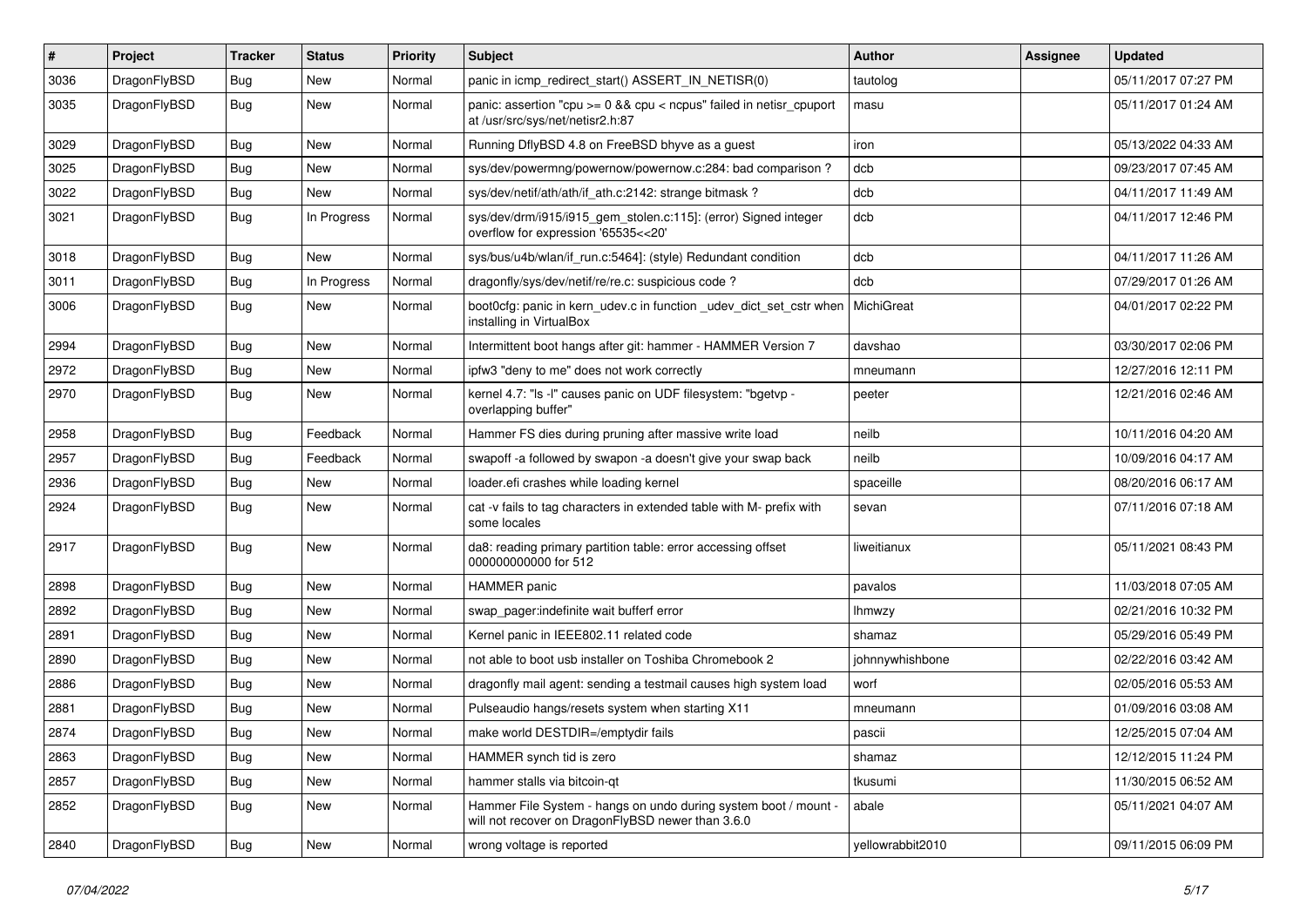| #    | Project      | <b>Tracker</b> | <b>Status</b> | <b>Priority</b> | Subject                                                                                          | <b>Author</b> | <b>Assignee</b> | <b>Updated</b>      |
|------|--------------|----------------|---------------|-----------------|--------------------------------------------------------------------------------------------------|---------------|-----------------|---------------------|
| 2835 | DragonFlyBSD | Bug            | New           | Normal          | /usr/include/c++/5.0/bits/c++locale.h likes<br>POSIX_C_SOURCE>=200809                            | davshao       |                 | 11/18/2015 03:40 AM |
| 2820 | DragonFlyBSD | <b>Bug</b>     | <b>New</b>    | Normal          | TP-Link USB Wi-Fi adapter cannot be reattached to the system                                     | shamaz        |                 | 05/22/2015 09:45 PM |
| 2816 | DragonFlyBSD | <b>Bug</b>     | <b>New</b>    | Normal          | A multitasking process being debugged can get stuck                                              | phma          |                 | 05/19/2015 03:57 AM |
| 2812 | DragonFlyBSD | Bug            | New           | Normal          | Panic on Intel DE3815TYKHE                                                                       | tmorp         |                 | 05/14/2015 03:14 PM |
| 2809 | DragonFlyBSD | Bug            | <b>New</b>    | Normal          | hammer mirror-stream                                                                             | masu          |                 | 04/10/2015 12:33 AM |
| 2808 | DragonFlyBSD | Bug            | <b>New</b>    | Normal          | X freeze by switching between X and VT - results in black screen                                 | lukesky333    |                 | 05/11/2021 03:55 AM |
| 2806 | DragonFlyBSD | Bug            | <b>New</b>    | Normal          | failed to configure a link-local address on ath0 (errno = $22$ )                                 | Chingyuan     |                 | 05/25/2021 01:00 AM |
| 2803 | DragonFlyBSD | Bug            | New           | Normal          | HAMMER: Warning: UNDO area too small!                                                            | ftigeot       |                 | 03/11/2015 03:42 PM |
| 2802 | DragonFlyBSD | Bug            | <b>New</b>    | Normal          | USB Wifi urtwn0 crash from cd boot                                                               | opvalues      |                 | 03/10/2015 01:07 AM |
| 2799 | DragonFlyBSD | Bug            | New           | Normal          | Fatal trap 12 caused by moused(8) -p/dev/cual0                                                   | opvalues      |                 | 03/04/2015 11:01 PM |
| 2788 | DragonFlyBSD | Bug            | New           | Normal          | ioctl GSLICEINFO: Not working for vnode slice                                                    | mneumann      |                 | 02/12/2015 07:49 AM |
| 2738 | DragonFlyBSD | Bug            | <b>New</b>    | Normal          | Hammer: Strange behavior when trying to recover old version of<br>moved file                     | roland        |                 | 11/20/2014 08:02 AM |
| 2731 | DragonFlyBSD | Bug            | In Progress   | Normal          | Screen full of random colors when starting Xorg with Intel Haswell<br>HD Graphics P4600          | ikatzmaier    |                 | 11/12/2014 04:08 PM |
| 2712 | DragonFlyBSD | <b>Bug</b>     | <b>New</b>    | Normal          | connect(2) returns EINVAL when retrying after ECONNREFUSED                                       | jorisgio      |                 | 08/14/2014 05:31 PM |
| 2708 | DragonFlyBSD | Bug            | New           | Normal          | unable to send TCP nor UDP on age(4) interface                                                   | dermiste      |                 | 05/11/2021 03:54 AM |
| 2688 | DragonFlyBSD | Bug            | New           | Normal          | 67613368bdda7 Fix wrong checks for U4B presence Asrock Z77M<br>difficulty detecting USB keyboard | davshao       |                 | 06/28/2014 07:08 PM |
| 2687 | DragonFlyBSD | Bug            | <b>New</b>    | Normal          | natacontrol software RAID in installer                                                           | csmelosky     |                 | 06/22/2014 12:03 PM |
| 2674 | DragonFlyBSD | Bug            | <b>New</b>    | Normal          | <b>GPT Support</b>                                                                               | ftigeot       |                 | 12/28/2015 02:54 PM |
| 2652 | DragonFlyBSD | Bug            | New           | Normal          | 189a0ff3761b47  ix: Implement MSI-X support locks up Lenovo<br>S10 Intel Atom n270               | davshao       |                 | 05/14/2014 01:55 AM |
| 2647 | DragonFlyBSD | Bug            | <b>New</b>    | Normal          | HAMMER panic on 3.6.0                                                                            | tuxillo       |                 | 05/11/2021 03:54 AM |
| 2645 | DragonFlyBSD | Bug            | New           | Normal          | panic with dsched fq and ioprio                                                                  | jyoung15      |                 | 02/20/2014 07:29 AM |
| 2644 | DragonFlyBSD | Bug            | Feedback      | Normal          | 3.6.0-REL trap 9 on boot                                                                         | memmerto      |                 | 11/27/2021 08:08 AM |
| 2641 | DragonFlyBSD | Bug            | New           | Normal          | Panic when loading natapci as module                                                             | tuxillo       |                 | 05/11/2021 03:54 AM |
| 2630 | DragonFlyBSD | Bug            | New           | Normal          | Bring in latest iconv fixes from FreeBSD10 as well as csmapper<br>updates                        | tuxillo       |                 | 05/11/2021 03:54 AM |
| 2629 | DragonFlyBSD | <b>Bug</b>     | New           | Normal          | Replace gcc44 with llvm34, clang34, and libc++                                                   | tuxillo       |                 | 06/02/2014 02:30 PM |
| 2626 | DragonFlyBSD | <b>Bug</b>     | New           | Normal          | iwn driver drops with error: "firmware error 'iwn_intr: fatal firmware<br>error""                | rodyaj        |                 | 01/09/2014 05:50 AM |
| 2622 | DragonFlyBSD | <b>Bug</b>     | <b>New</b>    | Normal          | VAIO FIT15E fn keys support                                                                      | nonsolosoft   |                 | 12/31/2013 01:31 AM |
| 2621 | DragonFlyBSD | <b>Bug</b>     | New           | Normal          | core dump using cdrom                                                                            | nonsolosoft   |                 | 12/27/2013 12:43 AM |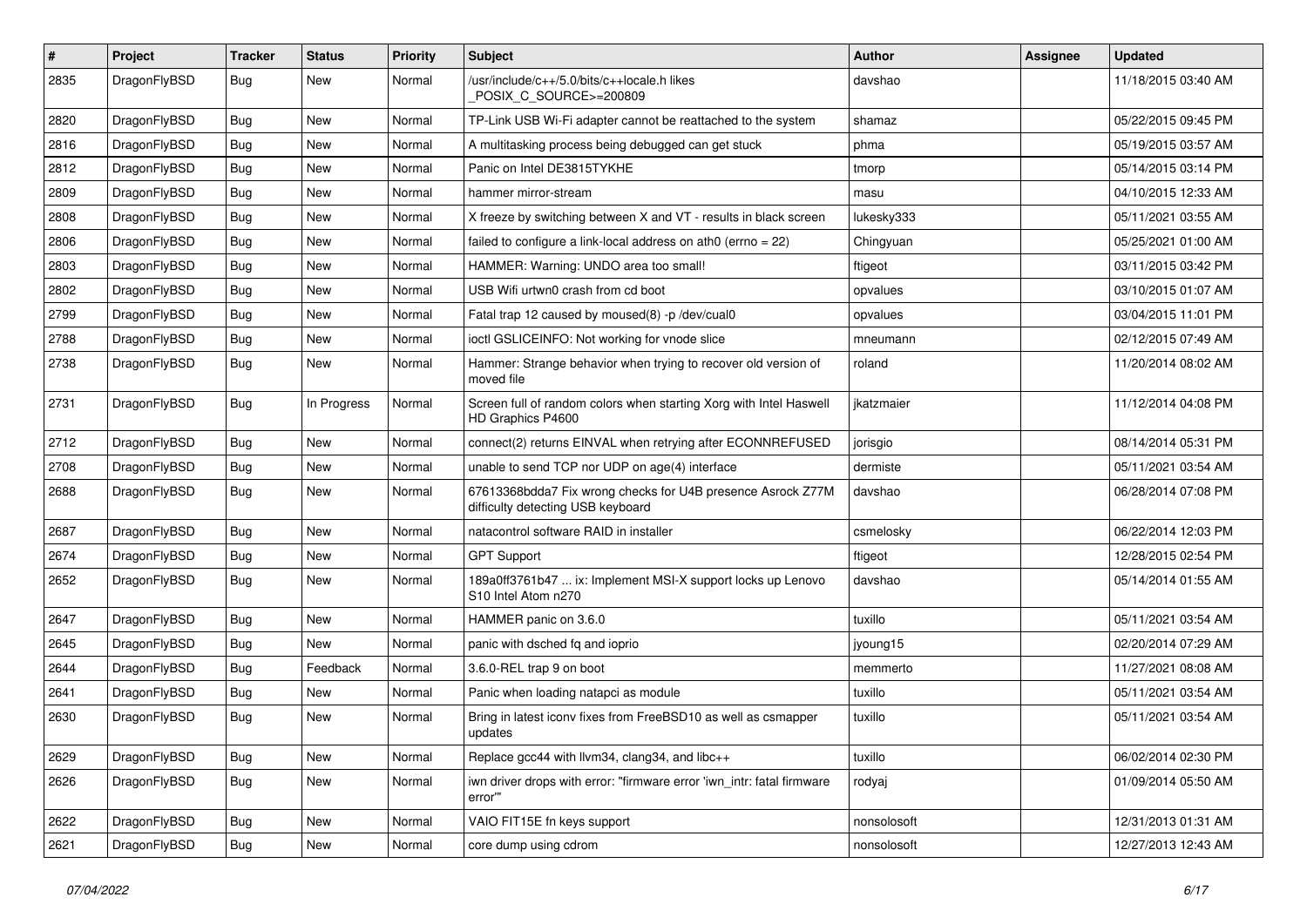| $\sharp$ | Project      | <b>Tracker</b> | <b>Status</b> | <b>Priority</b> | Subject                                                                                                                      | <b>Author</b>     | Assignee | <b>Updated</b>      |
|----------|--------------|----------------|---------------|-----------------|------------------------------------------------------------------------------------------------------------------------------|-------------------|----------|---------------------|
| 2620     | DragonFlyBSD | Bug            | <b>New</b>    | Normal          | moused problem                                                                                                               | FilippoMo         |          | 12/20/2013 10:32 AM |
| 2619     | DragonFlyBSD | Bug            | New           | Normal          | DragonFly 3.6 can't be installed on a 6TB volume                                                                             | ftigeot           |          | 02/23/2014 11:55 PM |
| 2618     | DragonFlyBSD | Bug            | New           | Normal          | mouse problem on RELEASE-3 6 0                                                                                               | FilippoMo         |          | 12/20/2013 03:26 AM |
| 2617     | DragonFlyBSD | Bug            | Feedback      | Normal          | Possible issue with wireless mouse on 3.6 release                                                                            | FilippoMo         |          | 01/14/2015 03:42 PM |
| 2611     | DragonFlyBSD | Bug            | New           | Normal          | Change in IP address results in network not working                                                                          | phma              |          | 12/05/2013 07:55 PM |
| 2609     | DragonFlyBSD | <b>Bug</b>     | New           | Normal          | master: panic: assertion<br>"LWKT_TOKEN_HELD_ANY(vm_object_token(object))" failed in<br>swp pager lookup                     | thomas.nikolajsen |          | 11/28/2013 11:36 AM |
| 2604     | DragonFlyBSD | Bug            | <b>New</b>    | Normal          | dell laptop does not boot with LATEST                                                                                        | isenmann          |          | 11/20/2013 02:07 AM |
| 2598     | DragonFlyBSD | Bug            | New           | Normal          | i386 via USB Booting                                                                                                         | mbzadegan         |          | 10/21/2013 02:28 AM |
| 2595     | DragonFlyBSD | Bug            | <b>New</b>    | Normal          | DragonFly 3.4.3 crashes on SUN Blade X6250 with Qlogic ISP 2432<br>FC card                                                   | Turvamies         |          | 10/07/2013 11:53 AM |
| 2587     | DragonFlyBSD | <b>Bug</b>     | <b>New</b>    | Normal          | SATA DVD writer not detected by DragonFly                                                                                    | srussell          |          | 09/04/2020 08:55 AM |
| 2586     | DragonFlyBSD | <b>Bug</b>     | New           | Normal          | pf: "modulate" state seems problematic                                                                                       | srussell          |          | 09/25/2013 07:36 PM |
| 2569     | DragonFlyBSD | <b>Bug</b>     | New           | Normal          | ctime NFS                                                                                                                    | ferney            |          | 08/11/2013 04:35 AM |
| 2568     | DragonFlyBSD | <b>Bug</b>     | New           | Normal          | AHCI panic                                                                                                                   | josepht           |          | 06/07/2013 05:52 PM |
| 2565     | DragonFlyBSD | <b>Bug</b>     | New           | Normal          | "ifconfig ix0 up" panic                                                                                                      | Itpig402a         |          | 06/03/2013 05:46 AM |
| 2557     | DragonFlyBSD | <b>Bug</b>     | New           | Normal          | stock 3.4.1 kernel halts during booting if dm and dm_target_crypt<br>are loaded and RAID controller is present               | phma              |          | 05/12/2013 10:38 PM |
| 2556     | DragonFlyBSD | <b>Bug</b>     | Feedback      | Normal          | DragonFly v3.5.0.81.gd3479 - Process signal weirdness                                                                        | tuxillo           |          | 12/17/2013 03:48 PM |
| 2544     | DragonFlyBSD | <b>Bug</b>     | New           | Normal          | live DVD system boot (menu option 1) caused db> prompt on<br>PE1950                                                          | estrabd           |          | 05/11/2021 03:54 AM |
| 2535     | DragonFlyBSD | <b>Bug</b>     | <b>New</b>    | Normal          | Imap processes apparentlt blocked on disk I/O                                                                                | ftigeot           |          | 04/02/2013 09:31 AM |
| 2531     | DragonFlyBSD | <b>Bug</b>     | New           | Normal          | camcontrol fails to disable APM                                                                                              | m.lombardi85      |          | 03/23/2013 12:28 PM |
| 2526     | DragonFlyBSD | <b>Bug</b>     | <b>New</b>    | Normal          | hammer cleanup doesn't run on first day of DST                                                                               | pavalos           |          | 10/18/2016 05:28 PM |
| 2520     | DragonFlyBSD | <b>Bug</b>     | New           | Normal          | panic: assertion "IS SERIALIZED((ifp->if serializer))" failed in<br>if_default_serialize_assert at /usr/src/sys/net/if.c:437 | ano               |          | 03/09/2013 12:14 AM |
| 2509     | DragonFlyBSD | <b>Bug</b>     | <b>New</b>    | Normal          | Redefinition of DIRBLKSIZ in restore(8)                                                                                      | swildner          |          | 06/04/2022 04:40 AM |
| 2498     | DragonFlyBSD | <b>Bug</b>     | New           | Normal          | DFBSD v3.2.2-RELEASE - LIST_FIRST(&bp->b_dep) == NULL"<br>failed in vfs vmio release                                         | tuxillo           |          | 05/31/2022 04:09 PM |
| 2493     | DragonFlyBSD | <b>Bug</b>     | New           | Normal          | vidcontrol: invalid video mode name                                                                                          | Svarov            |          | 01/24/2013 09:55 AM |
| 2490     | DragonFlyBSD | <b>Bug</b>     | <b>New</b>    | Normal          | nmalloc should color addresses to avoid cache bank conflictsw                                                                | vsrinivas         |          | 06/10/2014 05:51 AM |
| 2489     | DragonFlyBSD | <b>Bug</b>     | <b>New</b>    | Normal          | nmalloc doesn't cache VA for allocations > 8KB                                                                               | vsrinivas         |          | 06/10/2014 05:51 AM |
| 2473     | DragonFlyBSD | <b>Bug</b>     | New           | Normal          | Kernel crash when trying to up the wpi0 device (Dfly<br>v3.3.0.758.g47388-DEVELOPMENT)                                       | tomaz             |          | 02/24/2014 08:50 AM |
| 2459     | DragonFlyBSD | Bug            | Feedback      | Normal          | apic problems with HP Probook 4510s                                                                                          | thowe             |          | 11/27/2021 08:22 AM |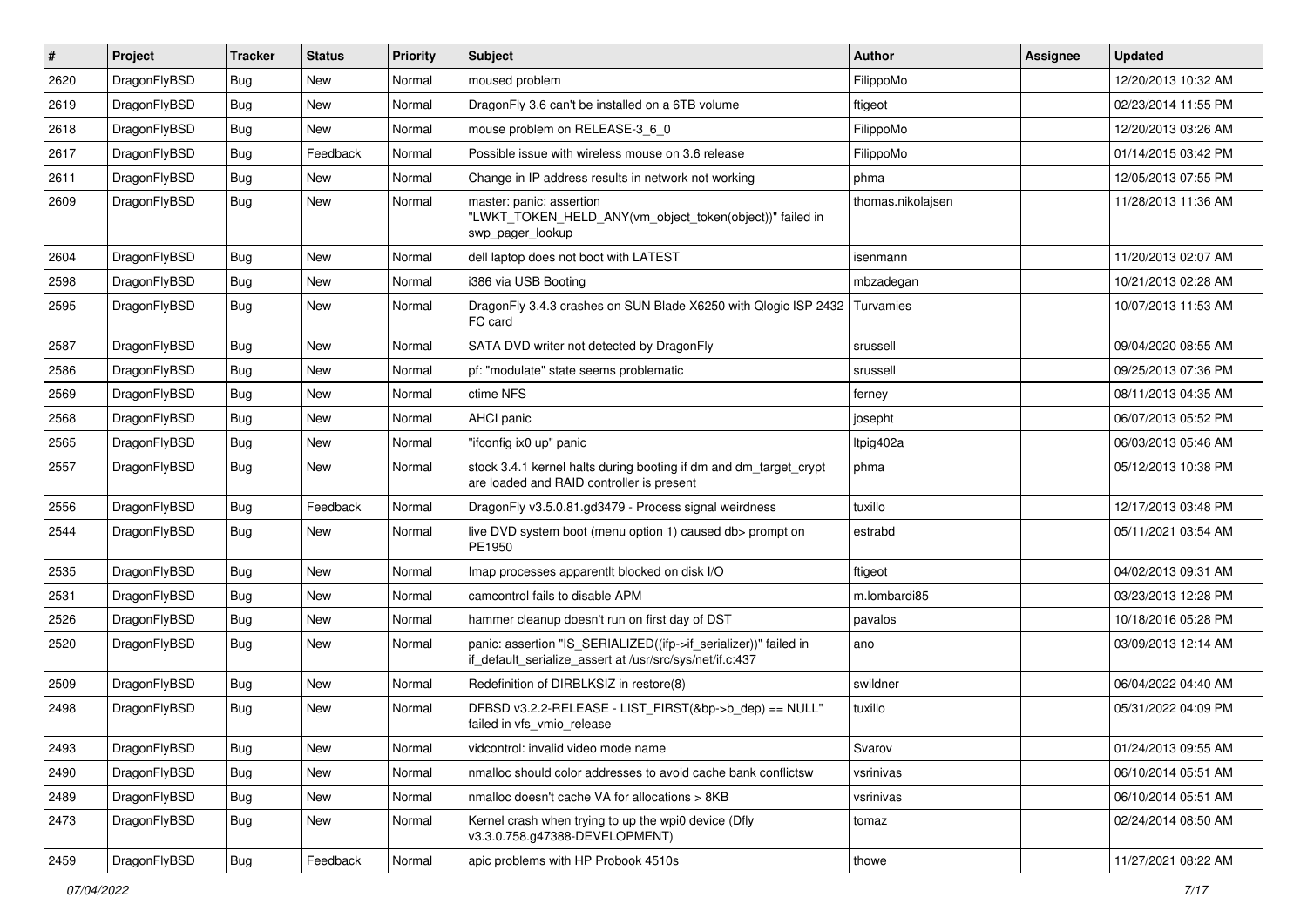| $\vert$ # | Project      | <b>Tracker</b> | <b>Status</b> | <b>Priority</b> | <b>Subject</b>                                                                               | <b>Author</b>     | Assignee | <b>Updated</b>      |
|-----------|--------------|----------------|---------------|-----------------|----------------------------------------------------------------------------------------------|-------------------|----------|---------------------|
| 2453      | DragonFlyBSD | Bug            | New           | Normal          | panic: assertion "gd->gd spinlocks == $0$ " failed                                           | Johannes.Hofmann  |          | 11/12/2012 12:54 PM |
| 2444      | DragonFlyBSD | <b>Bug</b>     | New           | Normal          | Crash during Hammer overnight cleanup                                                        | justin            |          | 11/04/2012 07:58 AM |
| 2436      | DragonFlyBSD | Bug            | New           | Normal          | panic: assertion "lp->lwp qcpu == dd->cpuid" failed in<br>dfly_acquire_curproc               | thomas.nikolajsen |          | 01/23/2013 11:07 AM |
| 2434      | DragonFlyBSD | Bug            | New           | Normal          | BTX Halted - Boot fails on USB/GUI                                                           | lucmv             |          | 10/17/2012 08:12 PM |
| 2430      | DragonFlyBSD | <b>Bug</b>     | <b>New</b>    | Normal          | Alternate Password Hash method                                                               | robin.carey1      |          | 10/07/2012 06:28 AM |
| 2414      | DragonFlyBSD | <b>Bug</b>     | In Progress   | Normal          | Lenovo S10 acpi freeze (not new)                                                             | davshao           |          | 05/11/2021 04:13 AM |
| 2412      | DragonFlyBSD | <b>Bug</b>     | New           | Normal          | wlan0 fails to get address via dhclient                                                      | nonsolosoft       |          | 08/30/2012 05:55 AM |
| 2389      | DragonFlyBSD | <b>Bug</b>     | <b>New</b>    | Normal          | computer crashed while listing processes                                                     | phma              |          | 06/18/2012 02:49 PM |
| 2387      | DragonFlyBSD | Bug            | New           | Normal          | hammer ignores -t during dedup                                                               | phma              |          | 06/17/2012 12:30 PM |
| 2371      | DragonFlyBSD | <b>Bug</b>     | New           | Normal          | Timezone problem with America/Sao_Paulo                                                      | raitech           |          | 05/17/2012 01:42 PM |
| 2369      | DragonFlyBSD | <b>Bug</b>     | New           | Normal          | panic: Bad link elm 0xffffffe07edf6068 next->prev != elm                                     | jaydg             |          | 08/15/2012 03:04 AM |
| 2360      | DragonFlyBSD | Bug            | In Progress   | Normal          | Wishlist: virtio driver import                                                               | vsrinivas         |          | 06/04/2022 04:16 AM |
| 2351      | DragonFlyBSD | <b>Bug</b>     | In Progress   | Normal          | DFBSD v3.1.0.579.g44ccf - Stuck during startup, random freezes                               | tuxillo           |          | 04/24/2012 08:21 AM |
| 2345      | DragonFlyBSD | <b>Bug</b>     | In Progress   | Normal          | DFBSD v3.1.0.457.gd679f - NFS panic on diskless station                                      | tuxillo           |          | 04/07/2012 05:22 PM |
| 2331      | DragonFlyBSD | <b>Bug</b>     | New           | Normal          | reading mouse mode from unopen file descriptor hangs mouse<br>driver                         | phma              |          | 03/14/2012 09:43 AM |
| 2329      | DragonFlyBSD | <b>Bug</b>     | New           | Normal          | ibm x3550 & acpi                                                                             | ano               |          | 06/03/2014 11:37 AM |
| 2324      | DragonFlyBSD | <b>Bug</b>     | <b>New</b>    | Normal          | natacotrol support > 2TB not working even after the ftigeot patch                            | zenny             |          | 03/03/2012 01:00 AM |
| 2319      | DragonFlyBSD | <b>Bug</b>     | New           | Normal          | crypt/passwd forward compat                                                                  | c.turner1         |          | 02/28/2012 12:39 PM |
| 2316      | DragonFlyBSD | <b>Bug</b>     | New           | Normal          | Ungraceful invalid password handling for adding a new user in the<br>installer               | rune              |          | 04/27/2012 11:23 PM |
| 2311      | DragonFlyBSD | Bug            | <b>New</b>    | Normal          | Xorg crash having something to do with drm                                                   | phma              |          | 02/22/2012 09:59 AM |
| 2308      | DragonFlyBSD | <b>Bug</b>     | New           | Normal          | System freeze when unloading snd_hda                                                         | jaydg             |          | 02/19/2012 07:15 AM |
| 2306      | DragonFlyBSD | <b>Bug</b>     | <b>New</b>    | Normal          | a crash starts the kernel debugger in text mode, but just reboots in X                       | phma              |          | 02/11/2012 08:02 PM |
| 2297      | DragonFlyBSD | Bug            | <b>New</b>    | Normal          | strange NFS (client) error messages / problems                                               | Anonymous         |          | 02/19/2012 02:59 PM |
| 2292      | DragonFlyBSD | <b>Bug</b>     | New           | Normal          | re interface with jumbo frames (mtu larger than 1500) hangs after<br>some traffic            | Anonymous         |          | 01/31/2012 12:11 AM |
| 2288      | DragonFlyBSD | <b>Bug</b>     | Feedback      | Normal          | Random IO performance loss introduced since January 1st                                      | lentferj          |          | 01/23/2013 04:21 PM |
| 2287      | DragonFlyBSD | Bug            | <b>New</b>    | Normal          | HAMMER(ROOT) Illegal UNDO TAIL signature at<br>300000001967c000                              | y0n3t4n1          |          | 11/07/2018 01:22 AM |
| 2283      | DragonFlyBSD | <b>Bug</b>     | New           | Normal          | DFBSD DragonFly v2.13.0.957.g4f459 - pmap_release: page<br>should already be gone 0xc27120bc | tuxillo           |          | 01/23/2012 03:03 AM |
| 2282      | DragonFlyBSD | Bug            | In Progress   | Normal          | gdb segfaults with certain corefiles                                                         | tuxillo           |          | 01/18/2012 04:40 PM |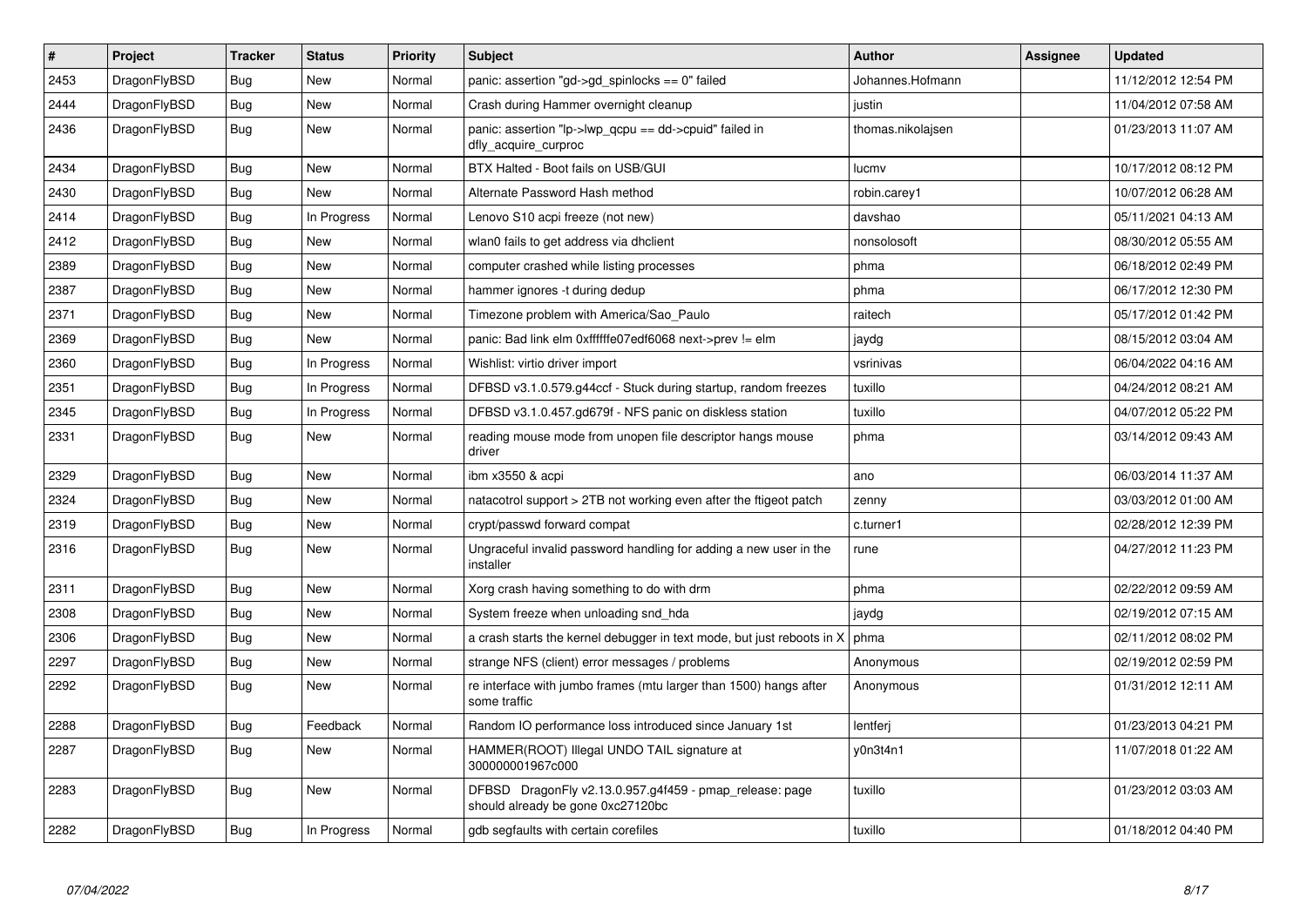| $\pmb{\#}$ | Project      | <b>Tracker</b> | <b>Status</b> | <b>Priority</b> | Subject                                                                                                    | Author       | Assignee | <b>Updated</b>      |
|------------|--------------|----------------|---------------|-----------------|------------------------------------------------------------------------------------------------------------|--------------|----------|---------------------|
| 2254       | DragonFlyBSD | Bug            | New           | Normal          | panic: assertion "ref < &td->td_toks_end" failed in lwkt_gettoken at<br>/usr/src/sys/kern/lwkt_token.c:588 | eocallaghan  |          | 12/05/2011 10:21 PM |
| 2250       | DragonFlyBSD | <b>Bug</b>     | New           | Normal          | Kernel panic                                                                                               | adamk        |          | 11/23/2018 01:10 AM |
| 2248       | DragonFlyBSD | Bug            | New           | Normal          | sysctl panic                                                                                               | pavalos      |          | 11/23/2011 06:23 PM |
| 2245       | DragonFlyBSD | Bug            | New           | Normal          | panic: assertion "ref < &td->td_toks_end" failed in lwkt_gettoken at<br>/usr/src/sys/kern/lwkt token.c:588 | juanfra684   |          | 11/22/2011 07:41 PM |
| 2224       | DragonFlyBSD | Bug            | <b>New</b>    | Normal          | v2.13.0.291.gaa7ec - Panic on fq while installing world                                                    | tuxillo      |          | 11/18/2011 01:40 AM |
| 2210       | DragonFlyBSD | <b>Bug</b>     | New           | Normal          | Bugtracker cannot assign default project for new users                                                     | ahuete.devel |          | 11/17/2011 11:30 AM |
| 2199       | DragonFlyBSD | Bug            | New           | Normal          | screen segfaults if utmpx isn't present                                                                    | pavalos      |          | 11/15/2011 10:52 PM |
| 2182       | DragonFlyBSD | <b>Bug</b>     | <b>New</b>    | Normal          | if msk PHY FIFO underrun/overflow                                                                          | nonsolosoft  |          | 09/03/2012 06:39 AM |
| 2171       | DragonFlyBSD | Bug            | New           | Normal          | DFBSD v2.13.0.151.gdc8442 - panic: assertion "(*ptep &<br>$(PG_MANAGED PG_V)) == PG_V"$                    | tuxillo      |          | 11/04/2011 05:06 PM |
| 2167       | DragonFlyBSD | <b>Bug</b>     | <b>New</b>    | Normal          | shutdown/reboot fails after uptime msg                                                                     | marino       |          | 11/28/2011 03:01 AM |
| 2166       | DragonFlyBSD | <b>Bug</b>     | New           | Normal          | DFBSD v2.13.0.109.g05b9d - Strange lockups                                                                 | tuxillo      |          | 10/29/2011 11:20 AM |
| 2164       | DragonFlyBSD | Bug            | New           | Normal          | panic on reboot from usb.                                                                                  | eocallaghan  |          | 10/27/2011 09:29 AM |
| 2161       | DragonFlyBSD | <b>Bug</b>     | New           | Normal          | Outdated xorg.conf file gets installed into etc and screws up mouse                                        | eocallaghan  |          | 10/27/2011 01:51 PM |
| 2158       | DragonFlyBSD | Bug            | New           | Normal          | iwn panics with assertion on boot.                                                                         | eocallaghan  |          | 10/24/2011 04:13 PM |
| 2154       | DragonFlyBSD | <b>Bug</b>     | New           | Normal          | vkernel copyout() doesn't return EFAULT on error                                                           | vsrinivas    |          | 10/20/2011 03:53 AM |
| 2153       | DragonFlyBSD | Bug            | New           | Normal          | Too many unuseful warnings at boot                                                                         | juanfra684   |          | 10/18/2011 10:16 PM |
| 2138       | DragonFlyBSD | Bug            | <b>New</b>    | Normal          | > 100% CPU usage                                                                                           | robin.carey1 |          | 09/26/2011 12:20 PM |
| 2136       | DragonFlyBSD | Bug            | New           | Normal          | socketpair() doesn't free file descriptors on copyout failure                                              | vsrinivas    |          | 04/05/2013 09:13 AM |
| 2129       | DragonFlyBSD | Bug            | New           | Normal          | DFBSD v2.11.0.661.gf9438 i386 - panic: lockmgr thrd_sleep                                                  | tuxillo      |          | 09/05/2011 09:49 AM |
| 2125       | DragonFlyBSD | <b>Bug</b>     | New           | Normal          | Weird garbage in dmesg                                                                                     | herrgard     |          | 08/30/2011 08:04 PM |
| 2124       | DragonFlyBSD | Bug            | New           | Normal          | getty repeating too quickly on port /dev/ttyv0                                                             | sgeorge.ml   |          | 09/01/2011 04:28 AM |
| 2123       | DragonFlyBSD | Bug            | New           | Normal          | hammer is losing files                                                                                     | schmir       |          | 08/30/2011 07:56 PM |
| 2115       | DragonFlyBSD | Bug            | New           | Normal          | [msk] system freeze after receive some paquet                                                              | bsdsx        |          | 08/22/2011 10:22 AM |
| 2107       | DragonFlyBSD | <b>Bug</b>     | New           | Normal          | 2.10.1 sata dvd drive issue                                                                                | ausppc       |          | 07/31/2011 08:41 PM |
| 2104       | DragonFlyBSD | <b>Bug</b>     | New           | Normal          | network configuration seg. fault on install CD                                                             | navratil     |          | 07/26/2011 07:55 AM |
| 2099       | DragonFlyBSD | Bug            | New           | Normal          | page fault panic in vm system                                                                              | pavalos      |          | 07/10/2011 08:51 AM |
| 2094       | DragonFlyBSD | Bug            | New           | Normal          | Segfault when gdb printing backtrace from core dump                                                        | greenrd      |          | 06/25/2011 04:14 PM |
| 2090       | DragonFlyBSD | Bug            | Feedback      | Normal          | snd_hda does not support headphone automute                                                                | justin       |          | 03/29/2012 08:03 PM |
| 2085       | DragonFlyBSD | <b>Bug</b>     | New           | Normal          | panic: assertion: (m->flags & PG_MAPPED) == $0$ in<br>vm_page_free_toq                                     | vsrinivas    |          | 06/10/2011 07:48 AM |
| 2084       | DragonFlyBSD | <b>Bug</b>     | New           | Normal          | DFBSD v2.11.0.242.g4d317 - panic: zone: entry not free                                                     | tuxillo      |          | 07/03/2012 01:23 AM |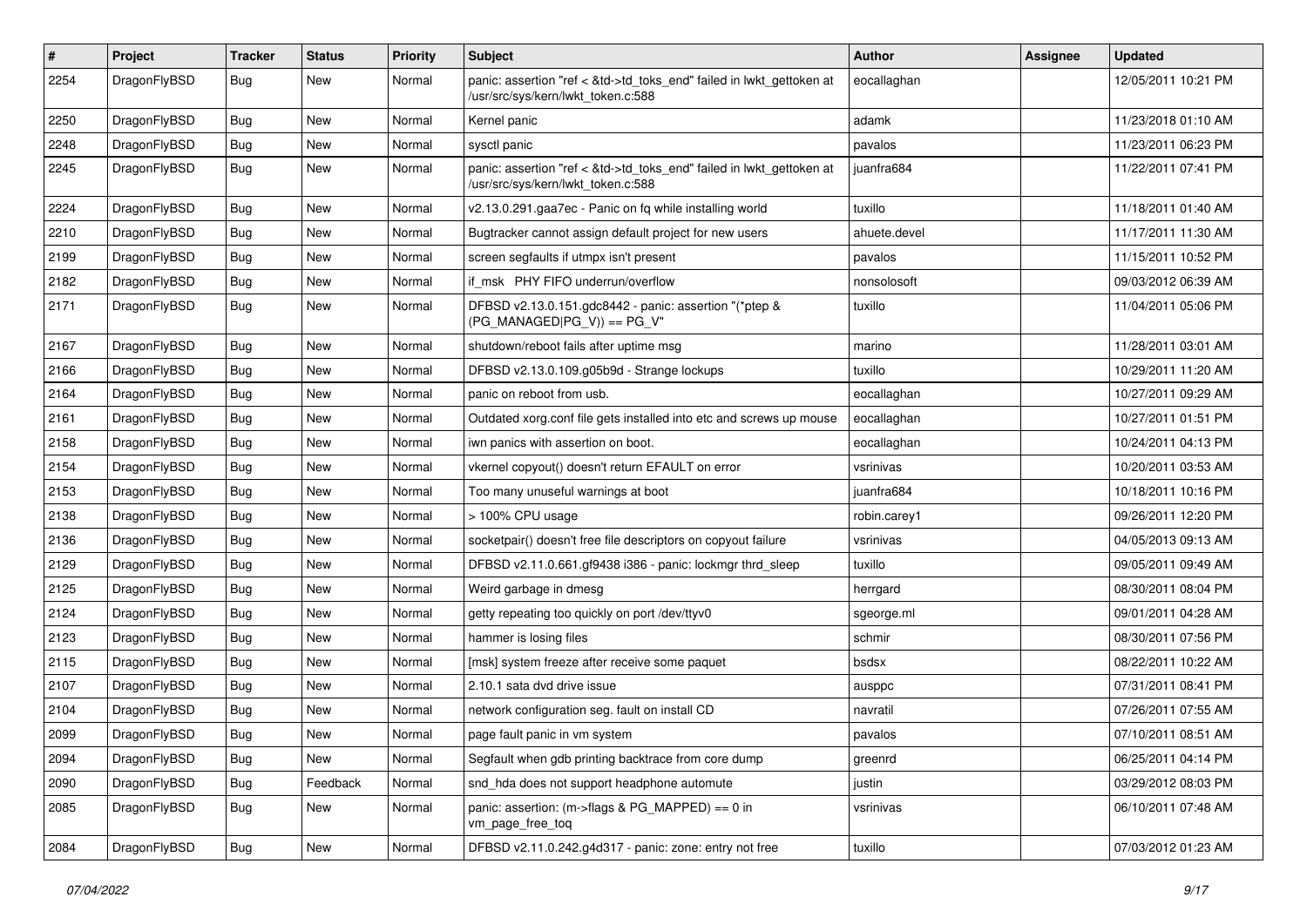| $\sharp$ | Project      | <b>Tracker</b> | <b>Status</b> | <b>Priority</b> | Subject                                                                        | <b>Author</b>      | <b>Assignee</b> | <b>Updated</b>      |
|----------|--------------|----------------|---------------|-----------------|--------------------------------------------------------------------------------|--------------------|-----------------|---------------------|
| 2082     | DragonFlyBSD | <b>Bug</b>     | New           | Normal          | dfbsd 2.10.1 amd64 - mc port build error with 'bmake bin-install'              | sun-doctor         |                 | 05/25/2011 07:18 PM |
| 2081     | DragonFlyBSD | <b>Bug</b>     | Feedback      | Normal          | Panic on device "detach" / "failure"                                           | vsrinivas          |                 | 02/29/2012 07:11 AM |
| 2080     | DragonFlyBSD | <b>Bug</b>     | New           | Normal          | panic: lockmgr thrd_sleep: called from interrupt, ipi, or hard code<br>section | rumcic             |                 | 05/30/2011 05:06 PM |
| 2078     | DragonFlyBSD | <b>Bug</b>     | New           | Normal          | DFBSD i386 v2.11.0.201.g3ed2f - Panic during installworld into a<br>vn0 device | tuxillo            |                 | 05/19/2011 07:50 PM |
| 2077     | DragonFlyBSD | <b>Bug</b>     | New           | Normal          | USB devices conflicting                                                        | srussell           |                 | 05/17/2011 05:12 PM |
| 2075     | DragonFlyBSD | <b>Bug</b>     | <b>New</b>    | Normal          | pflogd on x86 64                                                               | fanch              |                 | 05/16/2011 04:04 PM |
| 2072     | DragonFlyBSD | <b>Bug</b>     | New           | Normal          | Fatal trap 12: stopped at lwkt_send_ipiq3                                      | rumcic             |                 | 05/17/2011 04:12 AM |
| 2067     | DragonFlyBSD | <b>Bug</b>     | <b>New</b>    | Normal          | sound/pcm: "play interrupt timeout, channel dead"                              | matthiasr          |                 | 05/11/2021 03:55 AM |
| 2061     | DragonFlyBSD | <b>Bug</b>     | New           | Normal          | USB keyboard boot panic                                                        | sjg                |                 | 05/04/2012 12:20 AM |
| 2055     | DragonFlyBSD | <b>Bug</b>     | <b>New</b>    | Normal          | $ssh + IPV6 + bridge \Rightarrow$ connection freezes                           | steve              |                 | 04/24/2011 07:13 PM |
| 2052     | DragonFlyBSD | <b>Bug</b>     | New           | Normal          | Kernel panic: CPU APIC ID out of range                                         | Anonymous          |                 | 05/02/2011 11:06 AM |
| 2051     | DragonFlyBSD | <b>Bug</b>     | <b>New</b>    | Normal          | No ipv6 lan route entry created on 2.10                                        | ftigeot            |                 | 04/21/2011 10:37 AM |
| 2048     | DragonFlyBSD | Bug            | <b>New</b>    | Normal          | panic: ffs_sync: rofs mod                                                      | pavalos            |                 | 04/12/2011 05:45 AM |
| 2045     | DragonFlyBSD | <b>Bug</b>     | <b>New</b>    | Normal          | ral(4): Fatal trap 12: page fault while in kernel mode (two panics)            | herrgard           |                 | 11/03/2011 05:34 PM |
| 2042     | DragonFlyBSD | <b>Bug</b>     | New           | Normal          | kernel panic, when run boot0cfg                                                | sepherosa          |                 | 05/31/2022 03:01 PM |
| 2013     | DragonFlyBSD | <b>Bug</b>     | In Progress   | Normal          | oversized DMA request loop                                                     | josepht            |                 | 05/11/2021 04:06 AM |
| 2008     | DragonFlyBSD | <b>Bug</b>     | <b>New</b>    | Normal          | lwkt_setcpu_remote: td->td_flags 00800621 console flood                        | pavalos            |                 | 03/06/2011 09:37 PM |
| 2004     | DragonFlyBSD | <b>Bug</b>     | New           | Normal          | LWKT WAIT IPIQ panic                                                           | steve              |                 | 03/08/2011 05:46 PM |
| 1990     | DragonFlyBSD | <b>Bug</b>     | <b>New</b>    | Normal          | /mnt too large to mount                                                        | peur.neu           |                 | 02/16/2011 11:24 PM |
| 1984     | DragonFlyBSD | <b>Bug</b>     | New           | Normal          | hammer mount fails after crash - HAMMER: FIFO record bad head<br>signature     | thomas.nikolajsen  |                 | 03/08/2011 06:57 PM |
| 1975     | DragonFlyBSD | <b>Bug</b>     | <b>New</b>    | Normal          | Applications seg fault in select() and poll()                                  | rumcic             |                 | 05/31/2022 02:58 PM |
| 1961     | DragonFlyBSD | <b>Bug</b>     | New           | Normal          | Can't create dump from DDB                                                     | shamaz             |                 | 01/29/2011 09:02 PM |
| 1959     | DragonFlyBSD | <b>Bug</b>     | New           | Normal          | DFBSD v2.9.1.422.gc98f2 - Panic during boot - IPv6 and PF                      | tuxillo            |                 | 01/13/2011 03:37 AM |
| 1951     | DragonFlyBSD | <b>Bug</b>     | <b>New</b>    | Normal          | dma_timeouts at phyaddr on a good hdd                                          | peur.neu           |                 | 01/04/2011 07:12 AM |
| 1949     | DragonFlyBSD | <b>Bug</b>     | New           | Normal          | iwn panic                                                                      | pavalos            |                 | 01/30/2011 03:21 AM |
| 1944     | DragonFlyBSD | Bug            | <b>New</b>    | Normal          | panic: backing_object 0xdea7b258 was somehow re-referenced<br>during collapse! | sepherosa          |                 | 12/27/2010 02:06 AM |
| 1943     | DragonFlyBSD | <b>Bug</b>     | <b>New</b>    | Normal          | hammer assertion panic                                                         | peter              |                 | 12/27/2010 12:45 AM |
| 1942     | DragonFlyBSD | <b>Bug</b>     | New           | Normal          | locking against myself in getcacheblk()?                                       | qhwt.dfly          |                 | 05/31/2022 02:15 PM |
| 1941     | DragonFlyBSD | <b>Bug</b>     | New           | Normal          | wlan config crash                                                              | abandon.every.hope |                 | 12/24/2010 07:54 PM |
| 1939     | DragonFlyBSD | <b>Bug</b>     | New           | Normal          | Panic on nightly build and stress test box                                     | lentferj           |                 | 12/18/2010 08:41 AM |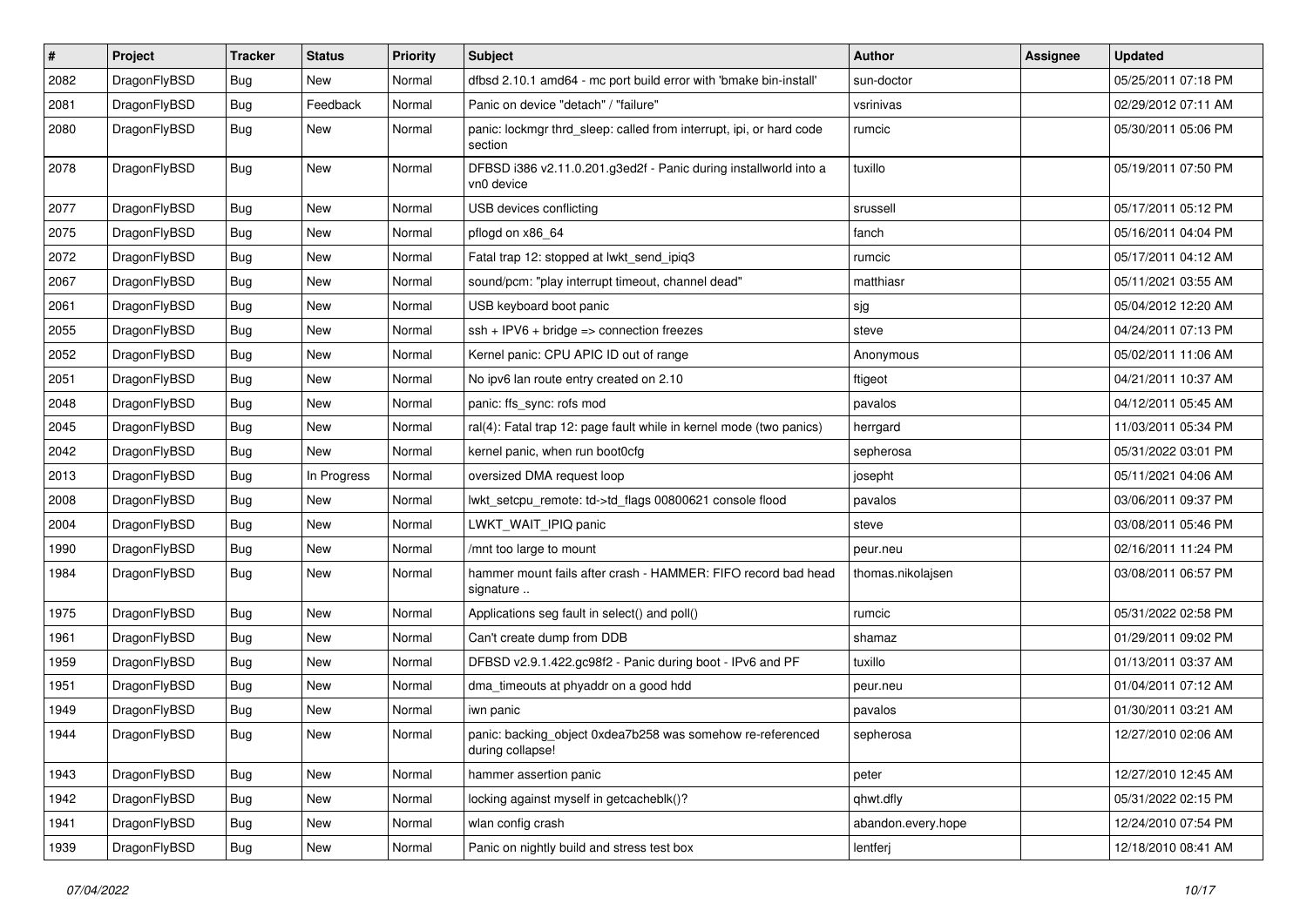| #    | Project      | <b>Tracker</b> | <b>Status</b> | <b>Priority</b> | Subject                                                                                                                                                                                           | <b>Author</b>    | Assignee | <b>Updated</b>      |
|------|--------------|----------------|---------------|-----------------|---------------------------------------------------------------------------------------------------------------------------------------------------------------------------------------------------|------------------|----------|---------------------|
| 1935 | DragonFlyBSD | Bug            | <b>New</b>    | Normal          | mouse does not work after switching between x and console                                                                                                                                         | shamaz           |          | 12/13/2010 10:06 AM |
| 1923 | DragonFlyBSD | <b>Bug</b>     | New           | Normal          | Abysmal NFS performance with IPv6                                                                                                                                                                 | ftigeot          |          | 12/05/2010 09:34 PM |
| 1917 | DragonFlyBSD | <b>Bug</b>     | New           | Normal          | panic: assertion: (RB EMPTY(&ip->rec tree) && (ip->flags &<br>HAMMER_INODE_XDIRTY) == 0)    (!RB_EMPTY(&ip->rec_tree)<br>&& (ip->flags & HAMMER_INODE_XDIRTY) != 0) in<br>hammer flush inode done | qhwt.dfly        |          | 11/24/2010 03:23 AM |
| 1916 | DragonFlyBSD | <b>Bug</b>     | <b>New</b>    | Normal          | Constant crashes on x86_64 with UFS                                                                                                                                                               | lentferj         |          | 11/21/2010 07:40 PM |
| 1913 | DragonFlyBSD | <b>Bug</b>     | New           | Normal          | panic: assertion: ip->flush state != HAMMER FST FLUSH in<br>hammer_flush_inode_core                                                                                                               | swildner         |          | 11/20/2010 05:27 PM |
| 1907 | DragonFlyBSD | <b>Bug</b>     | <b>New</b>    | Normal          | Hammer crash in hammer flusher flush()                                                                                                                                                            | swildner         |          | 11/11/2010 05:07 AM |
| 1899 | DragonFlyBSD | Bug            | New           | Normal          | Keyboard doesn't work                                                                                                                                                                             | fransm           |          | 05/15/2022 03:32 PM |
| 1884 | DragonFlyBSD | Bug            | New           | Normal          | System completely freezes while listening music (devbuf: malloc<br>limit exceeded)                                                                                                                | shamaz           |          | 01/24/2011 05:00 PM |
| 1877 | DragonFlyBSD | Bug            | New           | Normal          | Freeze during 1st hammer cleanup after new install                                                                                                                                                | elekktretterr    |          | 05/15/2022 11:43 AM |
| 1874 | DragonFlyBSD | <b>Bug</b>     | New           | Normal          | mpd listening on all IPs, accepting only on one                                                                                                                                                   | rumcic           |          | 05/08/2011 01:01 PM |
| 1873 | DragonFlyBSD | Bug            | New           | Normal          | Panic upon usb mouse detach and reattaching                                                                                                                                                       | rumcic           |          | 02/01/2011 09:53 AM |
| 1867 | DragonFlyBSD | <b>Bug</b>     | New           | Normal          | it(4) motherboard and fan problems                                                                                                                                                                | tuxillo          |          | 07/08/2011 10:48 AM |
| 1861 | DragonFlyBSD | <b>Bug</b>     | New           | Normal          | panic via kprintf (lockmgr called in a hard section)                                                                                                                                              | vsrinivas        |          | 10/11/2010 12:56 AM |
| 1860 | DragonFlyBSD | Bug            | Feedback      | Normal          | Panic while creating UFS fs on vn(4) for initrd                                                                                                                                                   | matthias         |          | 02/29/2012 07:16 AM |
| 1850 | DragonFlyBSD | <b>Bug</b>     | New           | Normal          | volume-add on hammer root fs panic                                                                                                                                                                | Johannes.Hofmann |          | 04/18/2019 04:27 AM |
| 1836 | DragonFlyBSD | Bug            | New           | Normal          | Incorrect TCP checksum show up in tcpdump                                                                                                                                                         | robgar1          |          | 05/15/2022 11:22 AM |
| 1826 | DragonFlyBSD | <b>Bug</b>     | New           | Normal          | panic during boot: assertion so->so_port  in tcp_input                                                                                                                                            | ftigeot          |          | 05/15/2022 11:05 AM |
| 1824 | DragonFlyBSD | <b>Bug</b>     | Feedback      | Normal          | kernel panic, x86, 2.7.3.859.ge5104                                                                                                                                                               | akirchhoff135014 |          | 03/10/2013 07:49 AM |
| 1818 | DragonFlyBSD | Bug            | New           | Normal          | panic: Bad tailq NEXT (kqueue issue ?)                                                                                                                                                            | ftigeot          |          | 05/15/2022 11:40 AM |
| 1786 | DragonFlyBSD | Bug            | New           | Normal          | Calling NULL function pointer initiates panic loop                                                                                                                                                | sjg              |          | 10/11/2010 05:28 PM |
| 1774 | DragonFlyBSD | <b>Bug</b>     | New           | Normal          | New IP header cleanup branch available for testing                                                                                                                                                | dillon           |          | 05/15/2022 10:59 AM |
| 1749 | DragonFlyBSD | Bug            | In Progress   | Normal          | HAMMER fsstress panic in hammer_flush_inode_core<br>'ip->flush_state != HAMMER_FST_FLUSH'                                                                                                         | vsrinivas        |          | 05/11/2021 04:06 AM |
| 1745 | DragonFlyBSD | <b>Bug</b>     | Feedback      | Normal          | kmalloc panic                                                                                                                                                                                     | josepht          |          | 05/11/2021 04:05 AM |
| 1744 | DragonFlyBSD | <b>Bug</b>     | In Progress   | Normal          | HAMMER fsstress panic in hammer_setup_child_callback                                                                                                                                              | vsrinivas        |          | 05/11/2021 04:05 AM |
| 1727 | DragonFlyBSD | Bug            | Feedback      | Normal          | CD boot panic (2.6.1) (usb?)                                                                                                                                                                      | kiril            |          | 05/15/2022 05:10 AM |
| 1718 | DragonFlyBSD | <b>Bug</b>     | Feedback      | Normal          | IDE disk drive not detected by x86_64 2.6.1 Live CD                                                                                                                                               | bcox             |          | 11/27/2021 08:25 AM |
| 1717 | DragonFlyBSD | Bug            | Feedback      | Normal          | HAMMER panic in hammer cursor down()                                                                                                                                                              | josepht1         |          | 05/11/2021 04:05 AM |
| 1695 | DragonFlyBSD | <b>Bug</b>     | New           | Normal          | NFS-related system breakdown                                                                                                                                                                      | Anonymous        |          | 04/10/2014 12:35 AM |
| 1672 | DragonFlyBSD | Bug            | Feedback      | Normal          | panic (trap 12) around btree_search() in 2.4.1-RELEASE                                                                                                                                            | floid            |          | 01/19/2015 03:36 AM |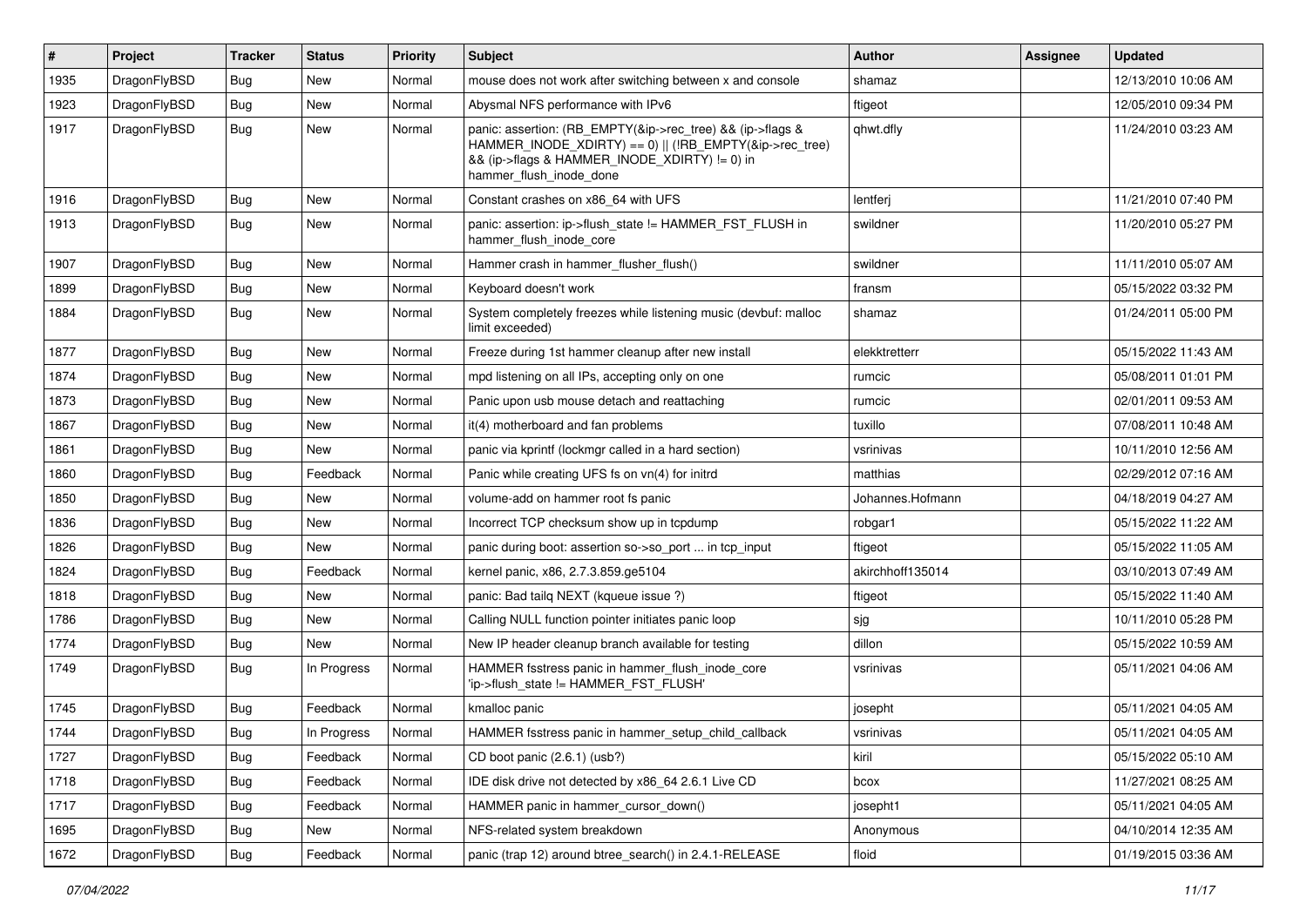| $\vert$ # | Project      | <b>Tracker</b> | <b>Status</b> | <b>Priority</b> | <b>Subject</b>                                                                                                                                            | <b>Author</b> | Assignee | <b>Updated</b>      |
|-----------|--------------|----------------|---------------|-----------------|-----------------------------------------------------------------------------------------------------------------------------------------------------------|---------------|----------|---------------------|
| 1669      | DragonFlyBSD | <b>Bug</b>     | In Progress   | Normal          | Drive wont open using button                                                                                                                              | elekktretterr |          | 02/29/2012 12:05 PM |
| 1668      | DragonFlyBSD | <b>Bug</b>     | Feedback      | Normal          | Power button not working                                                                                                                                  | elekktretterr |          | 03/10/2013 06:22 AM |
| 1661      | DragonFlyBSD | <b>Bug</b>     | In Progress   | Normal          | panic on password entry mount smb filesystem                                                                                                              | vsrinivas     |          | 11/27/2021 08:29 AM |
| 1634      | DragonFlyBSD | Bug            | New           | Normal          | panic: spin lock: 0xe4ad1320, indefinitive wait!                                                                                                          | elekktretterr |          | 01/19/2015 03:21 AM |
| 1618      | DragonFlyBSD | <b>Bug</b>     | Feedback      | Normal          | collision for 'struct pmap' when using RPC and <sys user.h=""></sys>                                                                                      | carenas       |          | 05/11/2021 04:05 AM |
| 1613      | DragonFlyBSD | <b>Bug</b>     | Feedback      | Normal          | USB Keyboard not working on master                                                                                                                        | elekktretterr |          | 05/11/2021 04:05 AM |
| 1594      | DragonFlyBSD | <b>Bug</b>     | <b>New</b>    | Normal          | Kernel panic during boot from Live CD on Dell E6400                                                                                                       | bodie         |          | 05/11/2021 03:54 AM |
| 1592      | DragonFlyBSD | Bug            | Feedback      | Normal          | AcpiOSUnmapMemory: Warning, deallocation did not track<br>allocation.                                                                                     | eocallaghan   |          | 06/02/2014 07:45 AM |
| 1591      | DragonFlyBSD | Bug            | Feedback      | Normal          | Lenovo X301 hangs with AHCI Driver CMD TIMEOUT<br>STS=d0 <bsy></bsy>                                                                                      | eocallaghan   |          | 05/11/2021 04:05 AM |
| 1580      | DragonFlyBSD | <b>Bug</b>     | Feedback      | Normal          | Panic (Fatal trap 12: page fault while in kernel mode) while playing<br>with pf and netif names                                                           | rumcic        |          | 12/21/2018 01:21 AM |
| 1577      | DragonFlyBSD | <b>Bug</b>     | Feedback      | Normal          | panic: assertion: leaf->base.obj_id == ip->obj_id in<br>hammer_ip_delete_range                                                                            | qhwt+dfly     |          | 05/11/2021 04:01 AM |
| 1563      | DragonFlyBSD | <b>Bug</b>     | Feedback      | Normal          | reset(1) doesn't reset terminal to the defaults                                                                                                           | hasso         |          | 03/10/2013 04:17 AM |
| 1560      | DragonFlyBSD | <b>Bug</b>     | Feedback      | Normal          | Unable to modify partition table on ThinkPad T61p during install                                                                                          | rehsack       |          | 01/15/2015 08:57 AM |
| 1559      | DragonFlyBSD | <b>Bug</b>     | <b>New</b>    | Normal          | kernel trap                                                                                                                                               | phma          |          | 11/27/2021 08:43 AM |
| 1525      | DragonFlyBSD | <b>Bug</b>     | <b>New</b>    | Normal          | boehm-gc problems                                                                                                                                         | hasso         |          | 10/13/2012 07:13 PM |
| 1521      | DragonFlyBSD | <b>Bug</b>     | Feedback      | Normal          | amd64 2.4 livecd won't mount root at boot                                                                                                                 | bolapara      |          | 01/28/2018 03:45 AM |
| 1502      | DragonFlyBSD | <b>Bug</b>     | In Progress   | Normal          | Lock while deleting files from nohistory HAMMER directories                                                                                               | hasso         |          | 03/10/2013 04:28 AM |
| 1489      | DragonFlyBSD | <b>Bug</b>     | Feedback      | Normal          | panic: ufs dirbad: bad dir                                                                                                                                | rumcic        |          | 03/10/2013 04:34 AM |
| 1486      | DragonFlyBSD | Bug            | Feedback      | Normal          | Interrupt storm related to SATA DVD device                                                                                                                | hasso         |          | 05/11/2021 04:01 AM |
| 1481      | DragonFlyBSD | Bug            | Feedback      | Normal          | panic: assertion: kva_p(buf) in soopt_from_kbuf (after ipfw pipe<br>show, 2.2.1-R)                                                                        | combiner      |          | 05/11/2021 04:01 AM |
| 1463      | DragonFlyBSD | Bug            | New           | Normal          | Mountroot before drives are initialized                                                                                                                   | elekktretterr |          | 12/07/2010 01:30 PM |
| 1456      | DragonFlyBSD | <b>Bug</b>     | Feedback      | Normal          | Microsoft wireless desktop problems                                                                                                                       | elekktretterr |          | 01/15/2015 08:34 AM |
| 1454      | DragonFlyBSD | <b>Bug</b>     | Feedback      | Normal          | Unable to boot from external USB DVD drive                                                                                                                | elekktretterr |          | 05/11/2021 04:01 AM |
| 1448      | DragonFlyBSD | <b>Bug</b>     | Feedback      | Normal          | panic: assertion: _tp->tt_msg->tt_cpuid == mycpuid in<br>tcp_callout_active tcp_output tcp_usr_send netmsg_pru_send<br>netmsg_service tcpmsg_service_loop | dillon        |          | 05/11/2021 04:00 AM |
| 1429      | DragonFlyBSD | Bug            | Feedback      | Normal          | vkernel bug - "mfree: m->m_nextpkt != NULL"                                                                                                               | dillon        |          | 05/11/2021 04:00 AM |
| 1387      | DragonFlyBSD | <b>Bug</b>     | Feedback      | Normal          | zero-size malloc and ps: kvm_getprocs: Bad address                                                                                                        | qhwt+dfly     |          | 05/11/2021 04:00 AM |
| 1368      | DragonFlyBSD | Bug            | In Progress   | Normal          | suspend signal race?                                                                                                                                      | qhwt+dfly     |          | 05/11/2021 03:51 AM |
| 1336      | DragonFlyBSD | <b>Bug</b>     | In Progress   | Normal          | Still looking for reports of missed directory entries w/ HAMMER                                                                                           | dillon        |          | 05/11/2021 04:00 AM |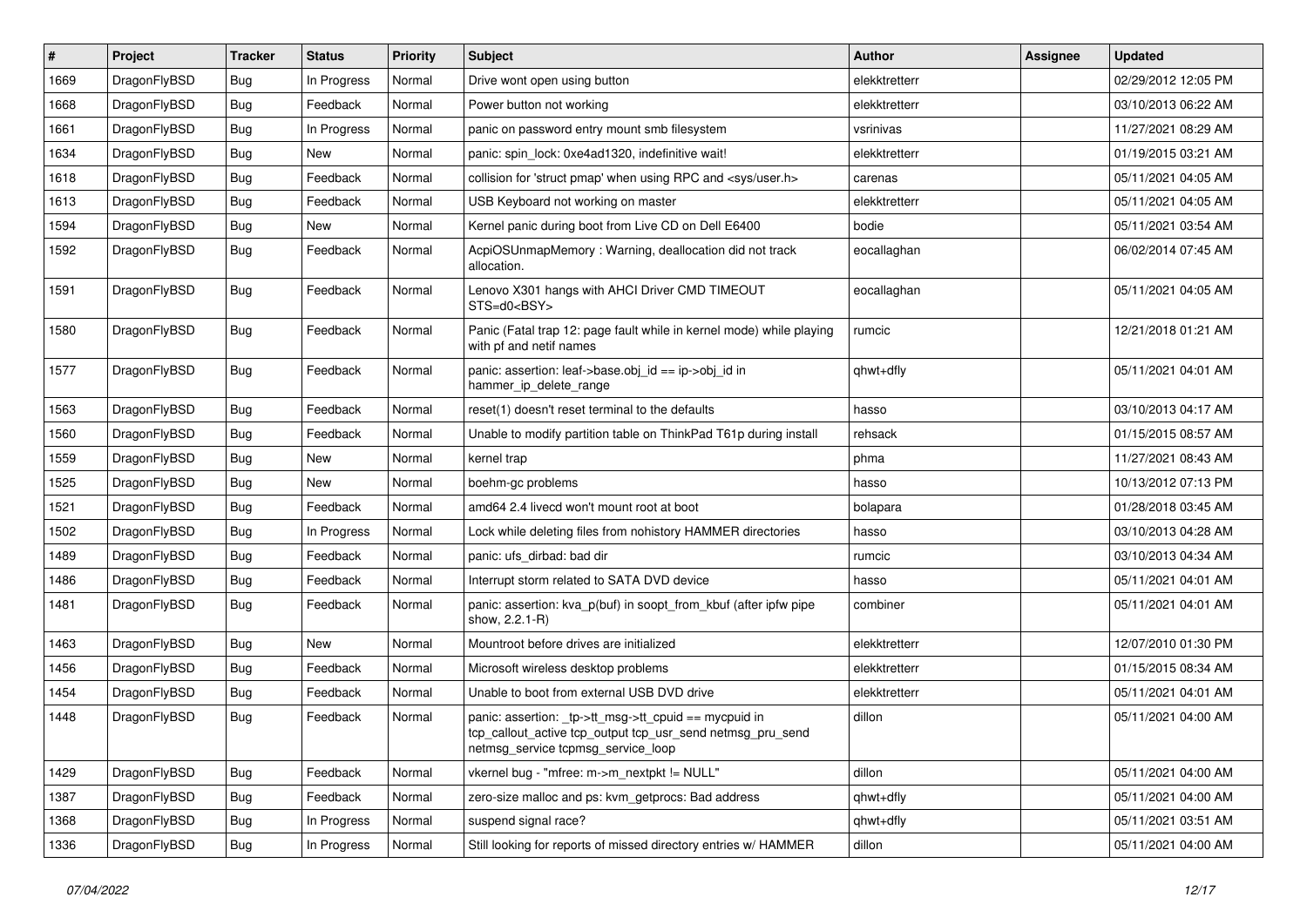| $\vert$ # | Project      | <b>Tracker</b> | <b>Status</b> | <b>Priority</b> | Subject                                                                          | Author          | Assignee | <b>Updated</b>      |
|-----------|--------------|----------------|---------------|-----------------|----------------------------------------------------------------------------------|-----------------|----------|---------------------|
| 1332      | DragonFlyBSD | <b>Bug</b>     | Feedback      | Normal          | DFBSD 2.2 - Booting usbcdrom/usbsticks on thinkpad hangs on<br>"BTX Halted"      | tuxillo         |          | 05/11/2021 04:00 AM |
| 1330      | DragonFlyBSD | <b>Bug</b>     | Feedback      | Normal          | Hammer, usb disk, SYNCHRONIZE CACHE failure                                      | josepht         |          | 06/02/2014 04:56 AM |
| 1307      | DragonFlyBSD | Bug            | In Progress   | Normal          | hammer tid -2 shows unexpected result                                            | corecode        |          | 10/18/2016 05:29 PM |
| 1282      | DragonFlyBSD | <b>Bug</b>     | Feedback      | Normal          | panic (trap 12) when booting SMP kernel on Atom 330 (dual core)                  | tomaz.borstnar  |          | 05/11/2021 04:00 AM |
| 1250      | DragonFlyBSD | <b>Bug</b>     | Feedback      | Normal          | Panic upon plugging an USB flash drive into the machine                          | rumcic          |          | 03/10/2013 05:17 AM |
| 1249      | DragonFlyBSD | Bug            | Feedback      | Normal          | panic: ffs_vfree: freeing free inode                                             | rumcic          |          | 03/10/2013 05:13 AM |
| 1246      | DragonFlyBSD | <b>Bug</b>     | New           | Normal          | bad resolution (monitor desync) with livedvd                                     | Przem0l         |          | 02/18/2014 06:29 AM |
| 1218      | DragonFlyBSD | <b>Bug</b>     | In Progress   | Normal          | panic: assertion: error == 0 in hammer_start_transaction                         | rumcic          |          | 05/11/2021 04:00 AM |
| 1194      | DragonFlyBSD | <b>Bug</b>     | <b>New</b>    | Normal          | SCSI errors while trying to copy photos from my camera                           | elekktretterr   |          | 01/14/2015 04:39 PM |
| 1193      | DragonFlyBSD | <b>Bug</b>     | New           | Normal          | kernel doesn't recognize cdrom drive                                             | nonsolosoft     |          | 01/25/2014 09:11 PM |
| 1181      | DragonFlyBSD | Bug            | In Progress   | Normal          | ACX111 panic                                                                     | elekktretterr   |          | 05/11/2021 04:00 AM |
| 1144      | DragonFlyBSD | Bug            | Feedback      | Normal          | Incorrect clock under KVM                                                        | msylvan         |          | 03/09/2013 01:17 PM |
| 1101      | DragonFlyBSD | <b>Bug</b>     | Feedback      | Normal          | ohci related panic                                                               | polachok        |          | 05/11/2021 04:00 AM |
| 989       | DragonFlyBSD | <b>Bug</b>     | New           | Normal          | installer/fdisk trouble with wrapped values                                      | Discodestroyer  |          | 02/18/2014 06:27 AM |
| 979       | DragonFlyBSD | <b>Bug</b>     | Feedback      | Normal          | Failure-prone USB mass storage (SB600? msdosfs? CAM?)                            | floid           |          | 01/15/2015 08:38 AM |
| 846       | DragonFlyBSD | Bug            | Feedback      | Normal          | USB bugs:usb mouse can't used!                                                   | frankning       |          | 01/15/2015 08:36 AM |
| 806       | DragonFlyBSD | <b>Bug</b>     | Feedback      | Normal          | boot error on MacBook                                                            | tralamazza      |          | 06/04/2022 05:28 AM |
| 604       | DragonFlyBSD | <b>Bug</b>     | In Progress   | Normal          | 1.8.1-RELEASE - clock runs fast on mainboard ASUS P5A-B                          | yeti            |          | 05/11/2021 03:55 AM |
| 570       | DragonFlyBSD | <b>Bug</b>     | Feedback      | Normal          | 1.8.x: ACPI problems                                                             | qhwt+dfly       |          | 06/02/2014 03:45 AM |
| 331       | DragonFlyBSD | <b>Bug</b>     | In Progress   | Normal          | ftpsesame (aka Bridging S01E03)                                                  | bastyaelvtars   |          | 03/09/2013 12:28 PM |
| 243       | DragonFlyBSD | Bug            | Feedback      | Normal          | weird behavior in the shell                                                      | swildner        |          | 05/31/2022 02:51 PM |
| 3311      | DragonFlyBSD | <b>Bug</b>     | <b>New</b>    | Low             | TrueCrypt support may cause kernel crash                                         | arcade@b1t.name |          | 04/29/2022 06:19 AM |
| 3228      | DragonFlyBSD | Bug            | New           | Low             | pfi_kif_unref: state refcount <= 0 in dmesg                                      | justin          |          | 03/05/2021 06:39 AM |
| 3132      | DragonFlyBSD | Bug            | <b>New</b>    | Low             | unifdef mined                                                                    | bcallah         |          | 04/26/2018 08:34 PM |
| 3107      | DragonFlyBSD | Bug            | New           | Low             | ACPI interrupt storm when loading i915 on Lenovo T460                            | oyvinht         |          | 07/15/2020 07:01 AM |
| 3101      | DragonFlyBSD | <b>Bug</b>     | New           | Low             | PFI CGI install not working in dragonflybsd 5.0.1 USB install                    | bnegre82        |          | 05/11/2021 04:14 AM |
| 3024      | DragonFlyBSD | <b>Bug</b>     | New           | Low             | sys/dev/netif/wi/if_wi.c:1090]: (style) Redundant condition                      | dcb             |          | 04/11/2017 11:56 AM |
| 2931      | DragonFlyBSD | <b>Bug</b>     | New           | Low             | 'gdb' of 'vkernel' unable to print backtrace                                     | tofergus        |          | 07/26/2016 01:51 PM |
| 2887      | DragonFlyBSD | <b>Bug</b>     | New           | Low             | Missing extattr_namespace_to_string and<br>extattr_string_to_namespace functions | rubenk          |          | 02/06/2016 05:09 AM |
| 2882      | DragonFlyBSD | <b>Bug</b>     | New           | Low             | bridge sends packets from individual interfaces                                  | arcade@b1t.name |          | 01/09/2016 12:43 PM |
| 2878      | DragonFlyBSD | <b>Bug</b>     | New           | Low             | [fix] CCVER problem when using clang and cpu extensions<br>(intrinsics)          | arcade@b1t.name |          | 06/24/2016 04:25 AM |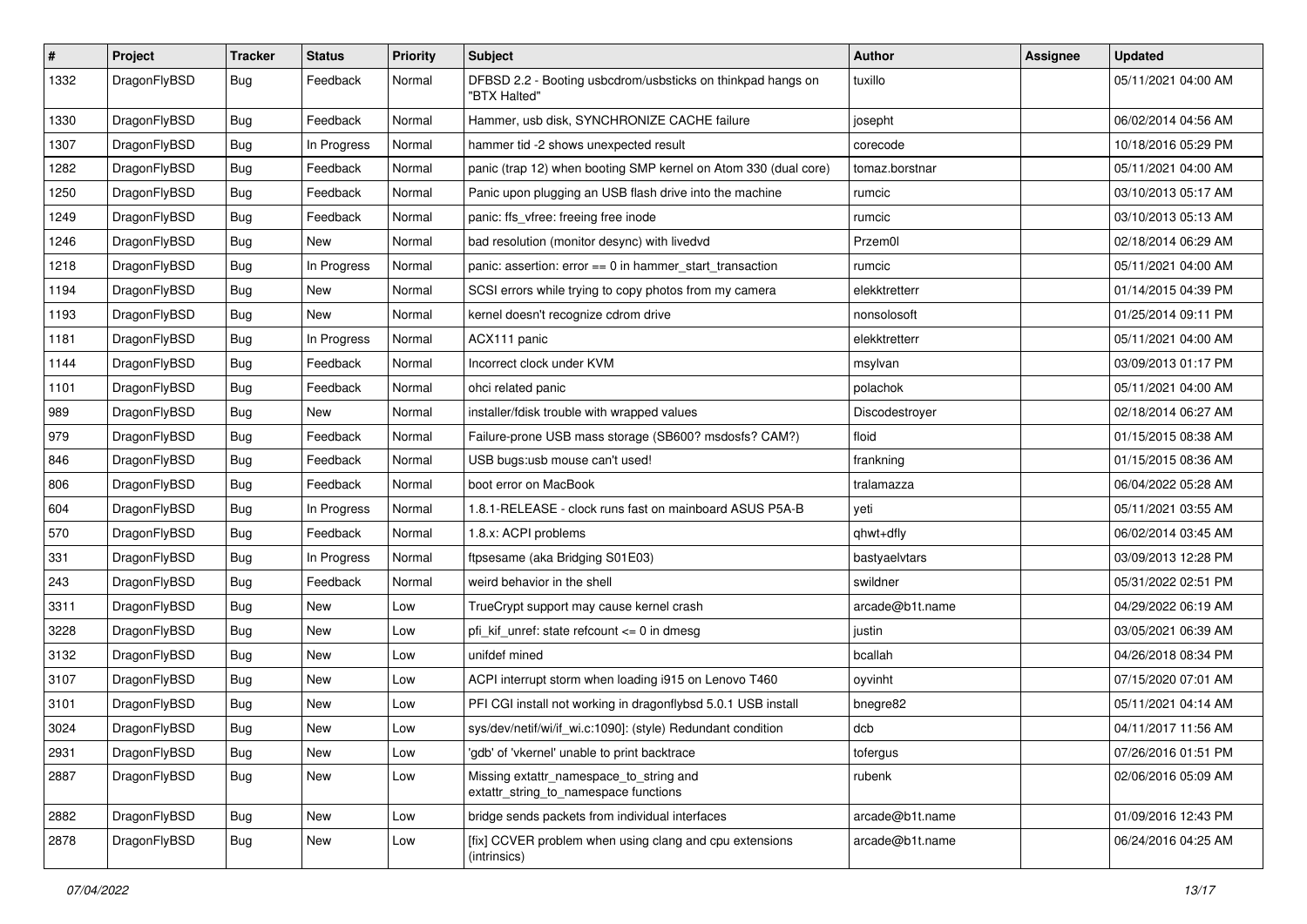| #    | Project      | <b>Tracker</b> | <b>Status</b> | <b>Priority</b> | Subject                                                                                                       | Author             | Assignee | <b>Updated</b>      |
|------|--------------|----------------|---------------|-----------------|---------------------------------------------------------------------------------------------------------------|--------------------|----------|---------------------|
| 2877 | DragonFlyBSD | <b>Bug</b>     | New           | Low             | sed fails when working with UTF-8 locale and non-UTF symbols                                                  | arcade@b1t.name    |          | 12/30/2015 11:20 AM |
| 2859 | DragonFlyBSD | Bug            | New           | Low             | Installer configuration menu always highlights "Select timezone", no<br>matter which step was last completed. | cgag               |          | 12/02/2015 01:54 PM |
| 2858 | DragonFlyBSD | Bug            | New           | Low             | Installer "Local or UTC" question should have "No" selected by<br>default.                                    | cgag               |          | 12/02/2015 01:18 PM |
| 2797 | DragonFlyBSD | <b>Bug</b>     | In Progress   | Low             | vkernels with & without machdep.pmap_mmu_optimize                                                             | yellowrabbit2010   |          | 11/27/2021 08:06 AM |
| 2680 | DragonFlyBSD | Bug            | <b>New</b>    | Low             | boot0cfg update makes box unbootable                                                                          | herrgard           |          | 06/10/2014 06:02 AM |
| 2675 | DragonFlyBSD | <b>Bug</b>     | New           | Low             | Ultimate N WiFi Link 5300 get iwn intr: fatal firmware error on 5GHz                                          | revuwa             |          | 05/11/2021 04:07 AM |
| 2636 | DragonFlyBSD | Bug            | Feedback      | Low             | Add -x flag to iostat (a la solaris)                                                                          | tuxillo            |          | 05/11/2021 04:07 AM |
| 2631 | DragonFlyBSD | Bug            | In Progress   | Low             | Verify library versioning current with full package build and switch it<br>on (after publishing packages)     | tuxillo            |          | 05/11/2021 04:06 AM |
| 2552 | DragonFlyBSD | <b>Bug</b>     | New           | Low             | hammer recovery should indicate progress                                                                      | phma               |          | 05/03/2013 12:13 AM |
| 2529 | DragonFlyBSD | Bug            | <b>New</b>    | Low             | Sundance network adapter is not detected and attached                                                         | kworr              |          | 03/25/2013 02:29 AM |
| 2403 | DragonFlyBSD | Bug            | New           | Low             | newfs -E doesn't handle /dev/serno device names properly                                                      | ftigeot            |          | 08/17/2012 05:07 AM |
| 2095 | DragonFlyBSD | Bug            | <b>New</b>    | Low             | Running installer post-install: Unsupported DFUI transport "                                                  | greenrd            |          | 06/26/2011 09:20 AM |
| 2020 | DragonFlyBSD | <b>Bug</b>     | New           | Low             | Port brcm80211 driver from Linux to DragonFly BSD                                                             | studer             |          | 03/05/2011 10:54 PM |
| 1982 | DragonFlyBSD | Bug            | <b>New</b>    | Low             | There is no linuxulator on x86-64                                                                             | herrgard           |          | 05/31/2022 02:25 PM |
| 1947 | DragonFlyBSD | Bug            | New           | Low             | GA-880GM-UD2H (rev. 1.3) AHCI fails to detect disks at the end of<br>the RAID controller                      | eocallaghan        |          | 11/27/2021 08:46 AM |
| 1882 | DragonFlyBSD | Bug            | <b>New</b>    | Low             | Idea for handling new USB vendor/device codes                                                                 | bmk                |          | 10/20/2010 12:15 PM |
| 1313 | DragonFlyBSD | Bug            | New           | Low             | Signal code in kernel needs major overhaul (signal queues,<br>si code, si addr)                               | hasso              |          | 05/11/2021 04:00 AM |
| 1148 | DragonFlyBSD | <b>Bug</b>     | In Progress   | Low             | BCM4311 wireless network adapter detected but not functional                                                  | archimedes.gaviola |          | 05/11/2021 04:00 AM |
| 725  | DragonFlyBSD | Bug            | In Progress   | Low             | 'make distribution' fails w/'ro' /usr/obj                                                                     | c.turner           |          | 03/09/2013 01:01 PM |
| 285  | DragonFlyBSD | Bug            | Feedback      | Low             | interrupt latency with re without ip address configured                                                       | thomas.nikolajsen  |          | 02/20/2014 10:30 AM |
| 2353 | DragonFlyBSD | Bug            | In Progress   | Normal          | panic: assertion "gd->gd_spinlocks_wr == 0" failed in<br>bsd4_schedulerclock                                  | jaydg              | alexh    | 11/28/2012 01:57 AM |
| 2100 | DragonFlyBSD | Bug            | Feedback      | Normal          | devfs related panic                                                                                           | sepherosa          | alexh    | 07/10/2011 02:29 PM |
| 1430 | DragonFlyBSD | Bug            | New           | Normal          | Buggy w(1)?                                                                                                   | hasso              | alexh    | 11/24/2010 08:09 AM |
| 1538 | DragonFlyBSD | Bug            | New           | Low             | mountroot should probe file systems                                                                           | corecode           | alexh    | 11/24/2010 06:35 PM |
| 1127 | DragonFlyBSD | Bug            | Feedback      | Low             | cdrom drive not detected                                                                                      | tgr                | corecode | 01/15/2015 08:55 AM |
| 1831 | DragonFlyBSD | Bug            | Feedback      | High            | HAMMER "malloc limit exceeded" panic                                                                          | eocallaghan        | dillon   | 06/04/2022 04:38 AM |
| 2819 | DragonFlyBSD | <b>Bug</b>     | In Progress   | Normal          | Random micro system freezes after a week of uptime                                                            | ftigeot            | dillon   | 08/16/2015 08:46 PM |
| 2092 | DragonFlyBSD | Bug            | New           | Normal          | Panic: Bad link elm 0x next->prev != elm                                                                      | masterblaster      | dillon   | 12/04/2011 12:49 PM |
| 2037 | DragonFlyBSD | Bug            | Feedback      | Normal          | Panic Bad link elm while building packages                                                                    | ftigeot            | dillon   | 04/21/2011 07:20 AM |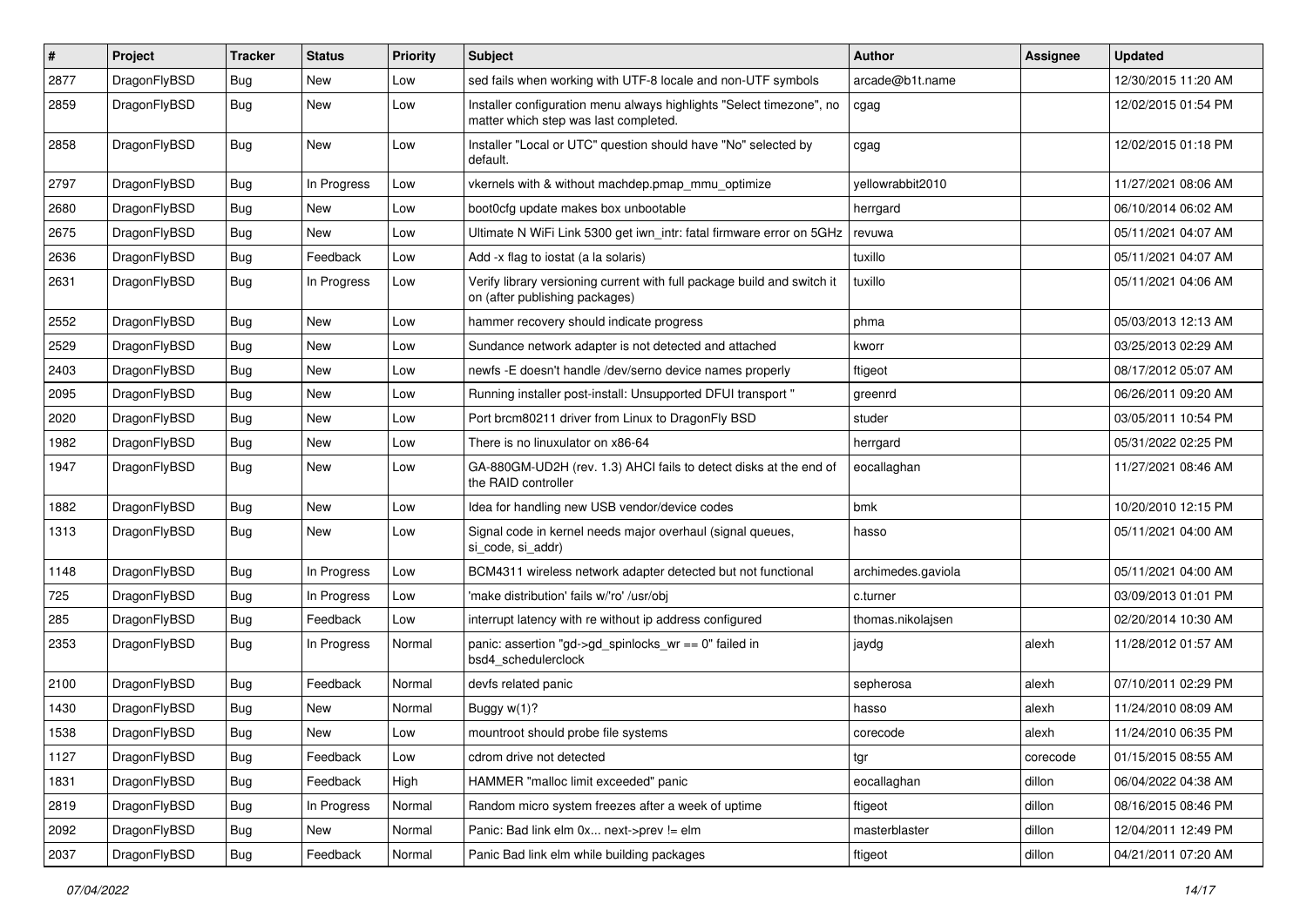| #    | Project      | <b>Tracker</b> | <b>Status</b> | <b>Priority</b> | <b>Subject</b>                                                                                                                                           | <b>Author</b> | Assignee  | <b>Updated</b>      |
|------|--------------|----------------|---------------|-----------------|----------------------------------------------------------------------------------------------------------------------------------------------------------|---------------|-----------|---------------------|
| 1411 | DragonFlyBSD | <b>Bug</b>     | Feedback      | Normal          | Burning doesn't work with ahci(4)                                                                                                                        | hasso         | dillon    | 05/11/2021 04:00 AM |
| 2870 | DragonFlyBSD | <b>Bug</b>     | <b>New</b>    | High            | Broken text and icons when glamor acceleration is used                                                                                                   | 375gnu        | ftigeot   | 01/31/2016 12:13 AM |
| 1593 | DragonFlyBSD | <b>Bug</b>     | Feedback      | Normal          | panic: assertion: $ccb == ap > ap$ err $ccb$ in ahci put err $ccb$                                                                                       | ftigeot       | ftigeot   | 05/15/2022 05:09 AM |
| 1964 | DragonFlyBSD | <b>Bug</b>     | New           | Normal          | iwn (panic assertion : wlan assert serialized)                                                                                                           | sjmm.ptr      | josepht   | 02/01/2011 12:57 PM |
| 1946 | DragonFlyBSD | <b>Bug</b>     | New           | Normal          | ieee80211 panic                                                                                                                                          | pavalos       | josepht   | 01/27/2011 06:00 PM |
| 385  | DragonFlyBSD | <b>Bug</b>     | Feedback      | Low             | Mail archive address removal                                                                                                                             | justin        | justin    | 03/09/2013 11:24 AM |
| 1969 | DragonFlyBSD | <b>Bug</b>     | New           | Normal          | pf-related network problem                                                                                                                               | pavalos       | lentferj  | 02/01/2011 06:57 PM |
| 2549 | DragonFlyBSD | <b>Bug</b>     | In Progress   | Normal          | netgraph7: Kernel page fault.                                                                                                                            | russiane39    | nant      | 05/10/2013 11:20 PM |
| 679  | DragonFlyBSD | <b>Bug</b>     | <b>New</b>    | Low             | Netgraph backward compatibility for old *LEN constants                                                                                                   | nant          | nant      | 02/18/2014 05:45 AM |
| 2822 | DragonFlyBSD | <b>Bug</b>     | New           | Normal          | USB 3.0 stick throws "reading primary partition table: error<br>accessing offset 000[] for 152" error, while the stick works on any<br>other OS I tested | revuwa        | profmakx  | 06/29/2015 05:56 AM |
| 2746 | DragonFlyBSD | <b>Bug</b>     | New           | Normal          | some fraction of xterms started from the xmonad window manager<br>get killed with SIGALRM                                                                | isenmann      | profmakx  | 12/28/2014 02:51 AM |
| 600  | DragonFlyBSD | <b>Bug</b>     | New           | Low             | /sys/libkern/karc4random                                                                                                                                 | robin_carey5  | profmakx  | 01/19/2015 03:07 AM |
| 2825 | DragonFlyBSD | <b>Bug</b>     | New           | High            | 3x dhclient = hanging system (objcache exhausted)                                                                                                        | jaccovonb     | sepherosa | 05/11/2021 03:55 AM |
| 168  | DragonFlyBSD | <b>Bug</b>     | In Progress   | Normal          | Livelocked limit engaged while trying to setup IPW wireless                                                                                              | mschacht      | sepherosa | 05/11/2021 04:05 AM |
| 1769 | DragonFlyBSD | <b>Bug</b>     | New           | Normal          | panic: assertion: _tp->tt_msg->tt_cpuid == mycpuid in<br>tcp callout active                                                                              | pavalos       | sjg       | 05/15/2022 11:07 AM |
| 1302 | DragonFlyBSD | <b>Bug</b>     | In Progress   | Normal          | Checkpoint regression?                                                                                                                                   | sjg           | sjg       | 07/10/2013 05:22 PM |
| 1532 | DragonFlyBSD | <b>Bug</b>     | <b>New</b>    | Low             | jemalloc doesn't work on DragonFly                                                                                                                       | hasso         | sjg       | 08/02/2011 01:14 AM |
| 2585 | DragonFlyBSD | <b>Bug</b>     | New           | Normal          | Dfly 3.4.3 on ESXi 5.1, HP Smart Array P410 passthrough<br>recognised, but not functioning                                                               | yggdrasil     | swildner  | 05/09/2022 08:14 AM |
| 2265 | DragonFlyBSD | <b>Bug</b>     | New           | Normal          | mbsrtowcs does not properly handle invalid mbstate_t in ps                                                                                               | c.turner1     | swildner  | 01/10/2012 07:56 PM |
| 341  | DragonFlyBSD | <b>Bug</b>     | New           | Normal          | Vinum erroneously repors devices as busy                                                                                                                 | corecode      | swildner  | 01/21/2012 04:50 AM |
| 2252 | DragonFlyBSD | <b>Bug</b>     | New           | Low             | snd_hda not useable if loaded via /boot/loader.conf                                                                                                      | xbit          | swildner  | 12/14/2011 12:23 AM |
| 1714 | DragonFlyBSD | <b>Bug</b>     | New           | Low             | hwpmc                                                                                                                                                    | alexh         | swildner  | 08/18/2012 02:03 PM |
| 3205 | DragonFlyBSD | <b>Bug</b>     | Feedback      | High            | Go compiler net test failing                                                                                                                             | : dfbsd       | tuxillo   | 05/10/2021 02:45 AM |
| 1198 | DragonFlyBSD | <b>Bug</b>     | <b>New</b>    | High            | DDB loops panic in db_read_bytes                                                                                                                         | corecode      | tuxillo   | 05/11/2021 03:51 AM |
| 3318 | DragonFlyBSD | Bug            | In Progress   | Normal          | Segmenation fault when a process resumed with checkpt exits                                                                                              | zabolekar     | tuxillo   | 06/18/2022 08:24 AM |
| 3314 | DragonFlyBSD | <b>Bug</b>     | New           | Normal          | Bring virtio_console(4) from FreeBSD                                                                                                                     | tuxillo       | tuxillo   | 05/29/2022 08:24 AM |
| 3295 | DragonFlyBSD | <b>Bug</b>     | In Progress   | Normal          | Adapt devel/libvirt for nvmm                                                                                                                             | tuxillo       | tuxillo   | 11/03/2021 04:56 PM |
| 3028 | DragonFlyBSD | <b>Bug</b>     | In Progress   | Normal          | installer: confusion of set/get disk encryption passphrase dialogs                                                                                       | liweitianux   | tuxillo   | 06/03/2022 05:13 PM |
| 2496 | DragonFlyBSD | <b>Bug</b>     | New           | Normal          | NTFS malloc limit exceeded                                                                                                                               | plasmob       | tuxillo   | 02/19/2013 08:47 AM |
| 2416 | DragonFlyBSD | <b>Bug</b>     | New           | Normal          | ".' entry can be removed on mounted nfs filesystem                                                                                                       | ftigeot       | tuxillo   | 06/03/2014 04:40 AM |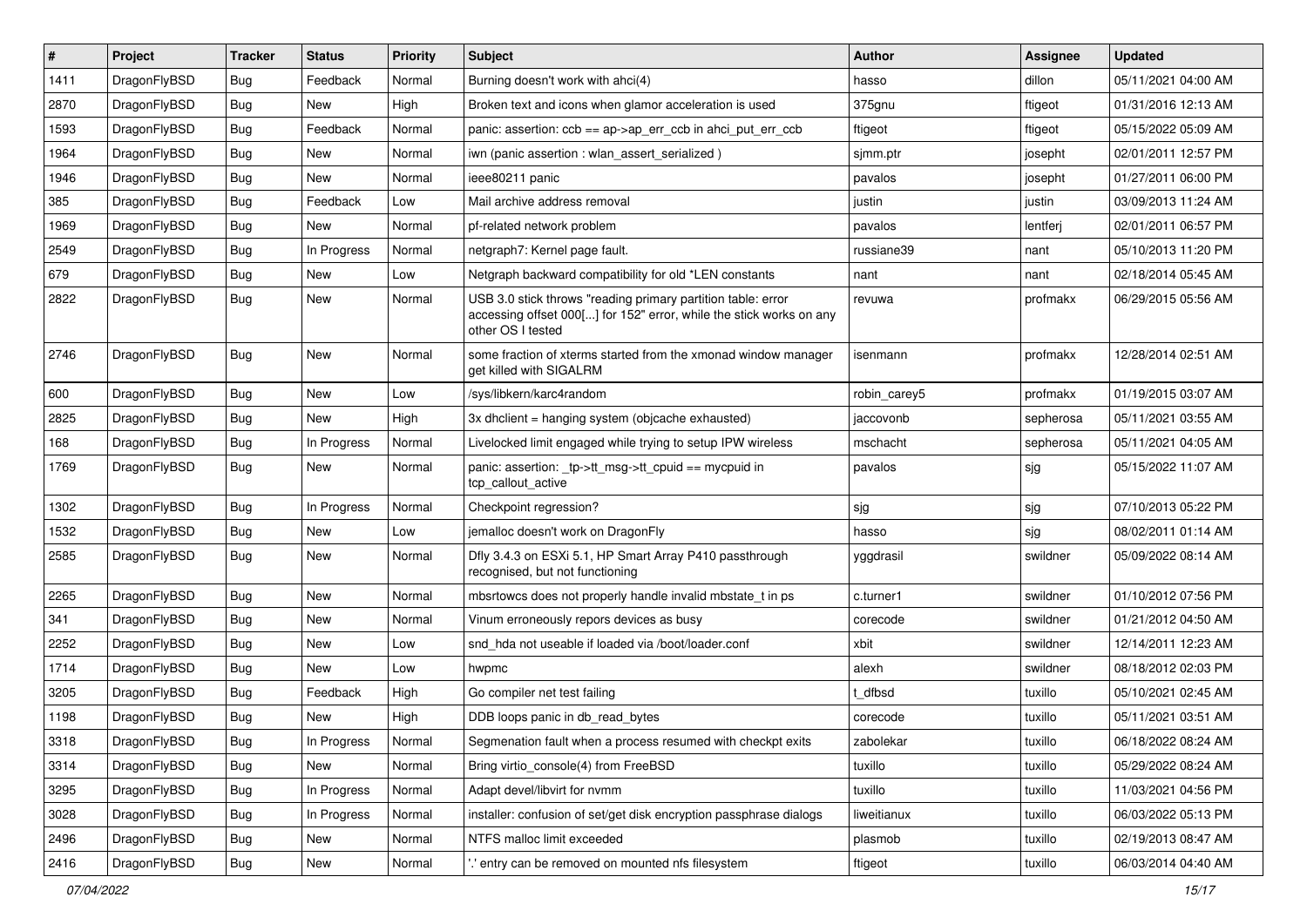| $\sharp$ | Project      | <b>Tracker</b> | <b>Status</b> | <b>Priority</b> | Subject                                                                                      | <b>Author</b>  | Assignee | <b>Updated</b>      |
|----------|--------------|----------------|---------------|-----------------|----------------------------------------------------------------------------------------------|----------------|----------|---------------------|
| 2358     | DragonFlyBSD | <b>Bug</b>     | In Progress   | Normal          | DFBSD v3.0.2.32.g928ca - panic: hammer: insufficient undo FIFO<br>space!                     | tuxillo        | tuxillo  | 05/10/2021 02:50 AM |
| 1921     | DragonFlyBSD | <b>Bug</b>     | In Progress   | Normal          | we miss mlockall                                                                             | alexh          | tuxillo  | 06/18/2022 04:08 AM |
| 1876     | DragonFlyBSD | <b>Bug</b>     | New           | Normal          | devfs in jail + logging out from console(ttyv1+) -> panic                                    | qhwt.dfly      | tuxillo  | 05/31/2022 03:24 PM |
| 1587     | DragonFlyBSD | <b>Bug</b>     | Feedback      | Normal          | can't gdb across fork                                                                        | corecode       | tuxillo  | 05/11/2021 03:54 AM |
| 1584     | DragonFlyBSD | <b>Bug</b>     | In Progress   | Normal          | can't use ssh from jail: debug1: read_passphrase: can't open<br>/dev/tty: Device busy        | corecode       | tuxillo  | 05/11/2021 03:53 AM |
| 1583     | DragonFlyBSD | <b>Bug</b>     | In Progress   | Normal          | panic: assertion: cursor->trans->sync_lock_refs > 0 in<br>hammer_recover_cursor              | corecode       | tuxillo  | 05/11/2021 03:53 AM |
| 1579     | DragonFlyBSD | <b>Bug</b>     | Feedback      | Normal          | dfly 2.4.1 does not like HP DL360G4p and Smart Array 6400 with<br>MSA20                      | tomaz.borstnar | tuxillo  | 06/02/2014 02:44 PM |
| 1556     | DragonFlyBSD | <b>Bug</b>     | New           | Normal          | many processes stuck in "hmrrcm", system unusable                                            | corecode       | tuxillo  | 05/11/2021 03:52 AM |
| 1547     | DragonFlyBSD | <b>Bug</b>     | In Progress   | Normal          | disklabel64 automatic sizing                                                                 | corecode       | tuxillo  | 05/11/2021 03:52 AM |
| 1528     | DragonFlyBSD | Bug            | In Progress   | Normal          | ktrace does not show proper return values for pipe(2)                                        | corecode       | tuxillo  | 05/11/2021 03:52 AM |
| 1475     | DragonFlyBSD | Bug            | In Progress   | Normal          | kernel blocks with low memory and syscons setting a high res mode<br>/ scrollback            | corecode       | tuxillo  | 05/11/2021 03:52 AM |
| 1474     | DragonFlyBSD | Bug            | New           | Normal          | ithread 1 unexpectedly rescheduled                                                           | corecode       | tuxillo  | 05/11/2021 03:52 AM |
| 1469     | DragonFlyBSD | Bug            | In Progress   | Normal          | Hammer history security concern                                                              | corecode       | tuxillo  | 05/11/2021 03:52 AM |
| 1442     | DragonFlyBSD | Bug            | <b>New</b>    | Normal          | blocking SIGSEGV and triggering a segment violation produces an<br>all CPU consuming process | corecode       | tuxillo  | 05/11/2021 03:52 AM |
| 1440     | DragonFlyBSD | <b>Bug</b>     | New           | Normal          | ptrace/gdb doesn't work after process blocks SIGTRAP                                         | corecode       | tuxillo  | 05/11/2021 03:52 AM |
| 1397     | DragonFlyBSD | Bug            | Feedback      | Normal          | jobs -I output inconsistency when called from script                                         | Anonymous      | tuxillo  | 05/15/2022 05:07 AM |
| 1390     | DragonFlyBSD | Bug            | In Progress   | Normal          | Use id_t type for {get,set}priority()                                                        | Anonymous      | tuxillo  | 07/05/2019 02:18 AM |
| 1293     | DragonFlyBSD | <b>Bug</b>     | New           | Normal          | 2.2.1-REL Installer Request                                                                  | mk             | tuxillo  | 05/11/2021 04:00 AM |
| 1287     | DragonFlyBSD | Bug            | Feedback      | Normal          | altq configuration doesn't work                                                              | corecode       | tuxillo  | 05/11/2021 03:51 AM |
| 1030     | DragonFlyBSD | Bug            | In Progress   | Normal          | msdosfs umount panic                                                                         | corecode       | tuxillo  | 05/11/2021 03:51 AM |
| 998      | DragonFlyBSD | <b>Bug</b>     | In Progress   | Normal          | Unconfiguring a vn while it is mounted                                                       | rumcic         | tuxillo  | 05/11/2021 04:00 AM |
| 911      | DragonFlyBSD | Bug            | Feedback      | Normal          | kidload/kernel linker can exceed malloc reserve and panic system                             | corecode       | tuxillo  | 05/11/2021 03:51 AM |
| 901      | DragonFlyBSD | Bug            | Feedback      | Normal          | route show needs to get data from all cpus                                                   | corecode       | tuxillo  | 05/11/2021 03:50 AM |
| 847      | DragonFlyBSD | Bug            | Feedback      | Normal          | processes getting stuck on mount point                                                       | corecode       | tuxillo  | 05/11/2021 03:50 AM |
| 781      | DragonFlyBSD | Bug            | In Progress   | Normal          | fdisk uses wrong geometry on usb flash drives                                                | corecode       | tuxillo  | 05/11/2021 03:50 AM |
| 742      | DragonFlyBSD | Bug            | In Progress   | Normal          | umount problems with multiple mounts                                                         | corecode       | tuxillo  | 06/25/2022 04:02 AM |
| 731      | DragonFlyBSD | <b>Bug</b>     | New           | Normal          | system freeze on "slice too large"                                                           | corecode       | tuxillo  | 06/25/2022 04:01 AM |
| 1819     | DragonFlyBSD | <b>Bug</b>     | In Progress   | Low             | truss - Major revamping task list                                                            | tuxillo        | tuxillo  | 11/27/2021 08:45 AM |
| 1428     | DragonFlyBSD | <b>Bug</b>     | Feedback      | Low             | POSIX.1e implementation is too old                                                           | hasso          | tuxillo  | 05/11/2021 04:00 AM |